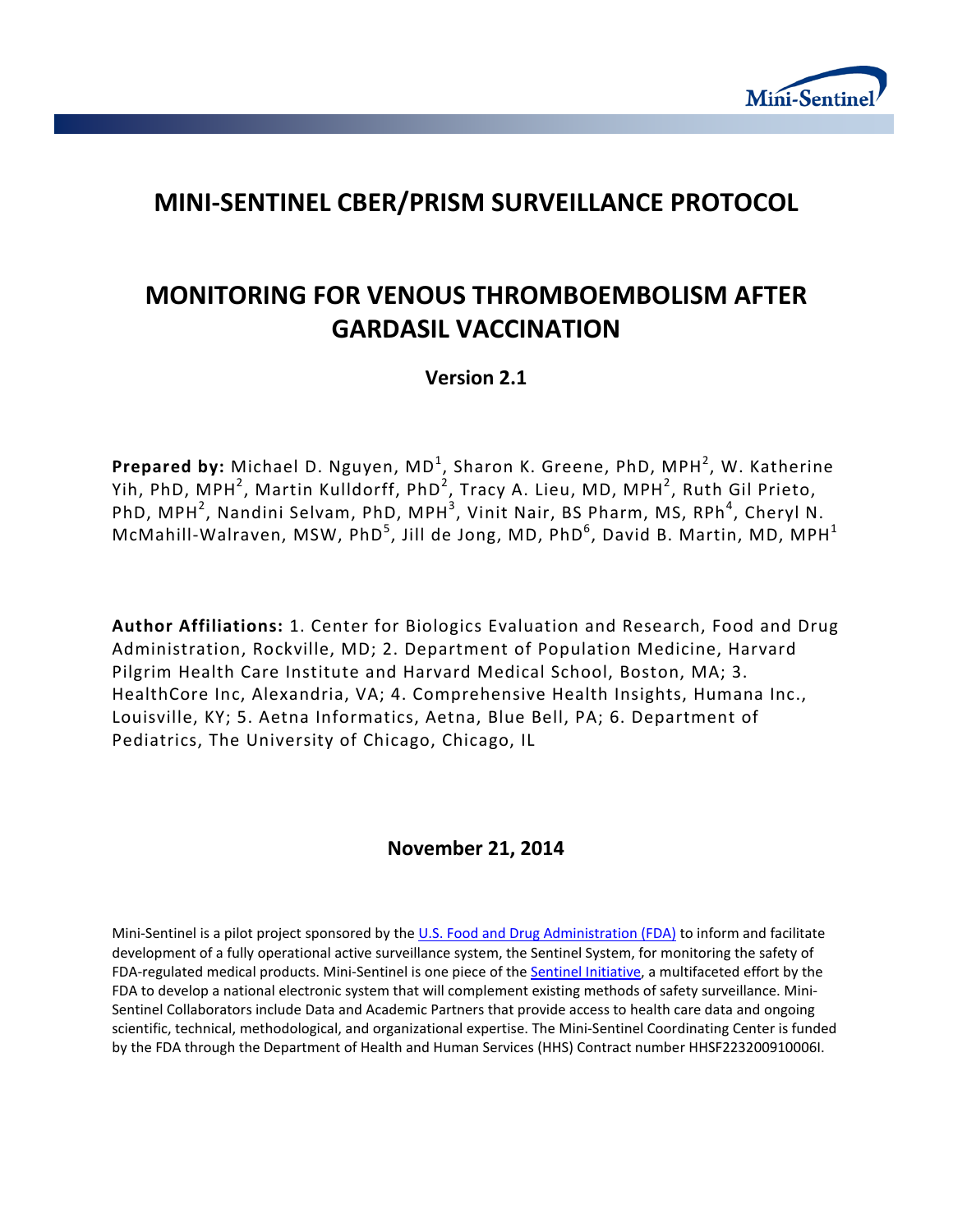

# **History of Modifications**

| <b>Version</b> | <b>Date</b>  | <b>Modification</b>                                                                                       | By        |
|----------------|--------------|-----------------------------------------------------------------------------------------------------------|-----------|
| V2.0           | $2/4/2014$ - | Incorporated two more Data Partners (DPs) in order to increase<br>$\bullet$                               | Mini-     |
|                | 4/1/2014     | statistical power                                                                                         | Sentinel  |
|                |              | Modified Table 3 to add those DPs and to revise some data start and<br>$\bullet$                          | PRISM HPV |
|                |              | end dates                                                                                                 | Workgroup |
|                |              | Changed pre-HPV minimum enrollment requirement from 13 mo. to 4<br>$\bullet$                              |           |
|                |              | mo., so as to include more cases and gain statistical power                                               |           |
|                |              | Included discussion of a limitation of this change from 13 to 4 mo. of<br>$\bullet$<br>minimum enrollment |           |
|                |              | Recalculated statistical power<br>$\bullet$                                                               |           |
|                |              | Shortened washout and control intervals and removed plan to<br>$\bullet$                                  |           |
|                |              | truncate post-vaccination observation time at subsequent dose, to                                         |           |
|                |              | avoid bias                                                                                                |           |
|                |              | Stated the intention to look at Doses 2 and 3 separately (as secondary<br>$\bullet$                       |           |
|                |              | analyses), in addition to looking at Dose 1 and all-doses combined (as                                    |           |
|                |              | primary analyses)                                                                                         |           |
|                |              | Stated that possible effect modification would be examined by<br>$\bullet$                                |           |
|                |              | including interaction term(s) in model (rather than only by stratifying<br>analyses)                      |           |
|                |              | Restricted VTE cases for analysis to first-ever rather than also first-in-<br>$\bullet$                   |           |
|                |              | one-year cases                                                                                            |           |
|                |              | Eliminated exploratory analyses of chronic VTE<br>$\bullet$                                               |           |
|                |              | Changed from one primary and two secondary analyses to three co-<br>$\bullet$                             |           |
|                |              | primary analyses                                                                                          |           |
|                |              | Changed point in combined hormonal contraceptive (CHC) duration of<br>$\bullet$                           |           |
|                |              | use after which VTE risk would be treated as flat from 12 mo. to 9 mo.                                    |           |
|                |              | Added fuller account of how CHC-VTE risk would be modeled, what<br>$\bullet$                              |           |
|                |              | the minimum required enrollment period would be, what the criteria                                        |           |
|                |              | for determining best fit would be, and the fact that the model and                                        |           |
|                |              | curve would be chosen before any analyses of HPV-VTE risk are done                                        |           |
|                |              | Removed the small signal investigation section, because in a sense the<br>$\bullet$                       |           |
|                |              | whole study is a signal investigation                                                                     |           |
|                |              | Made small changes to chart review section, e.g. added criteria used                                      |           |
|                |              | to rank HPV (exposure) charts to be sought, modified how PPV would                                        |           |
|                |              | be calculated                                                                                             |           |
|                |              | Made changes to the non-CHC risk factors being considered; to the<br>$\bullet$                            |           |
|                |              | risk factor definitions, including pregnancy; and to the risk factor                                      |           |
|                |              | grouping                                                                                                  |           |
|                |              | Removed mention of brand-specific CHC analyses<br>$\bullet$                                               |           |
|                |              | Made many less substantive changes in the interests of completeness,<br>$\bullet$                         |           |
|                |              | accuracy, flow, and the like                                                                              |           |
|                |              | Removed Appendix 4, which was thought to be difficult to understand<br>٠<br>and unnecessarily elaborate   |           |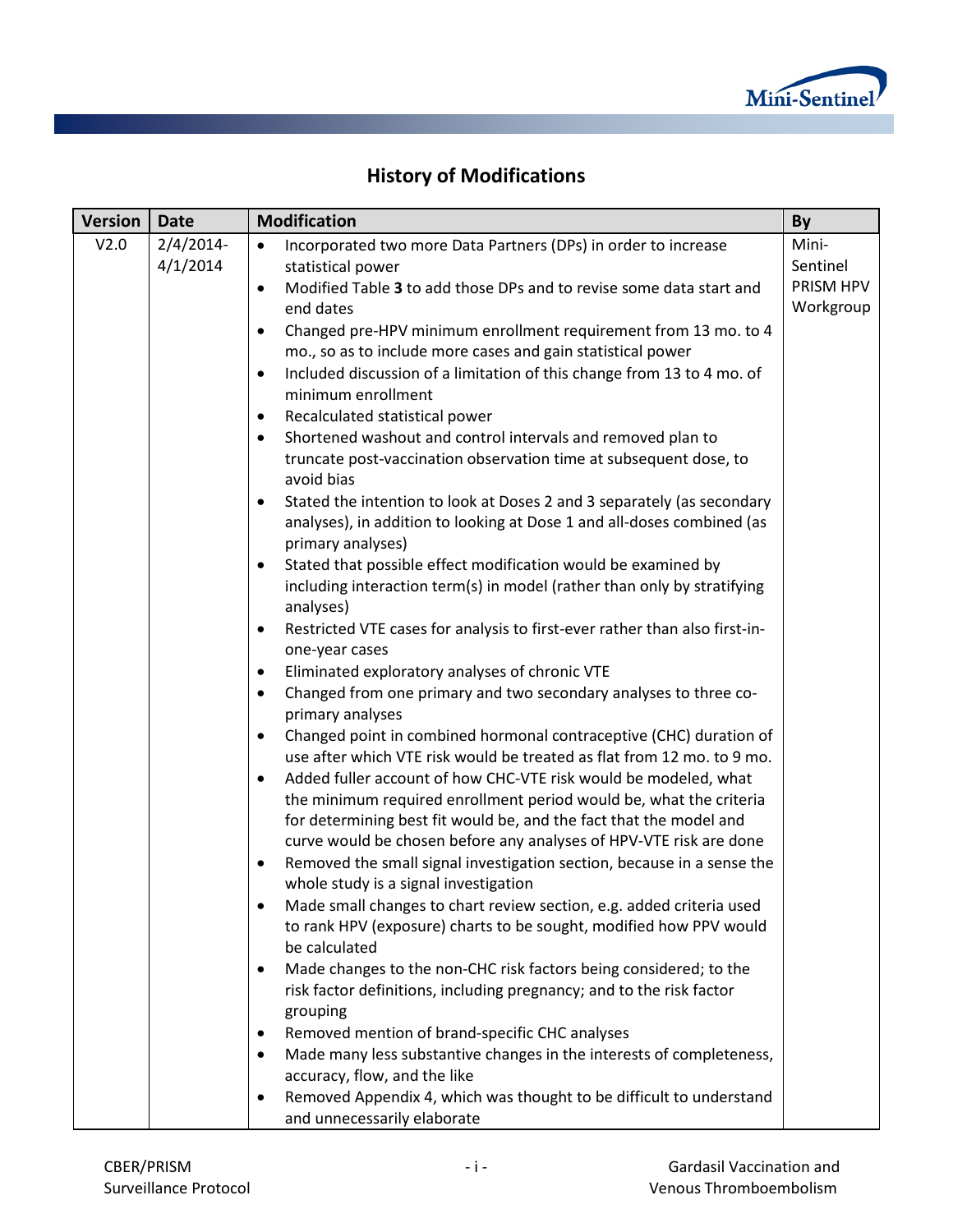

| <b>Version</b>   | Date                   | <b>Modification</b>                                                  | Bv               |
|------------------|------------------------|----------------------------------------------------------------------|------------------|
| V <sub>2.1</sub> | $11/15/2014$ $\bullet$ | Changed maximum apparent CHC usage gaps to bridge (ignore) from      | Mini-            |
|                  |                        | 7 days to 14 days, as 7 days seemed too stringent-- apparent gaps of | Sentinel         |
|                  |                        | 1-14 days seem unlikely to represent true interruptions in use. This | <b>PRISM HPV</b> |
|                  |                        | appears on the page labeled "8," which is electronic p. 12.          | Workgroup        |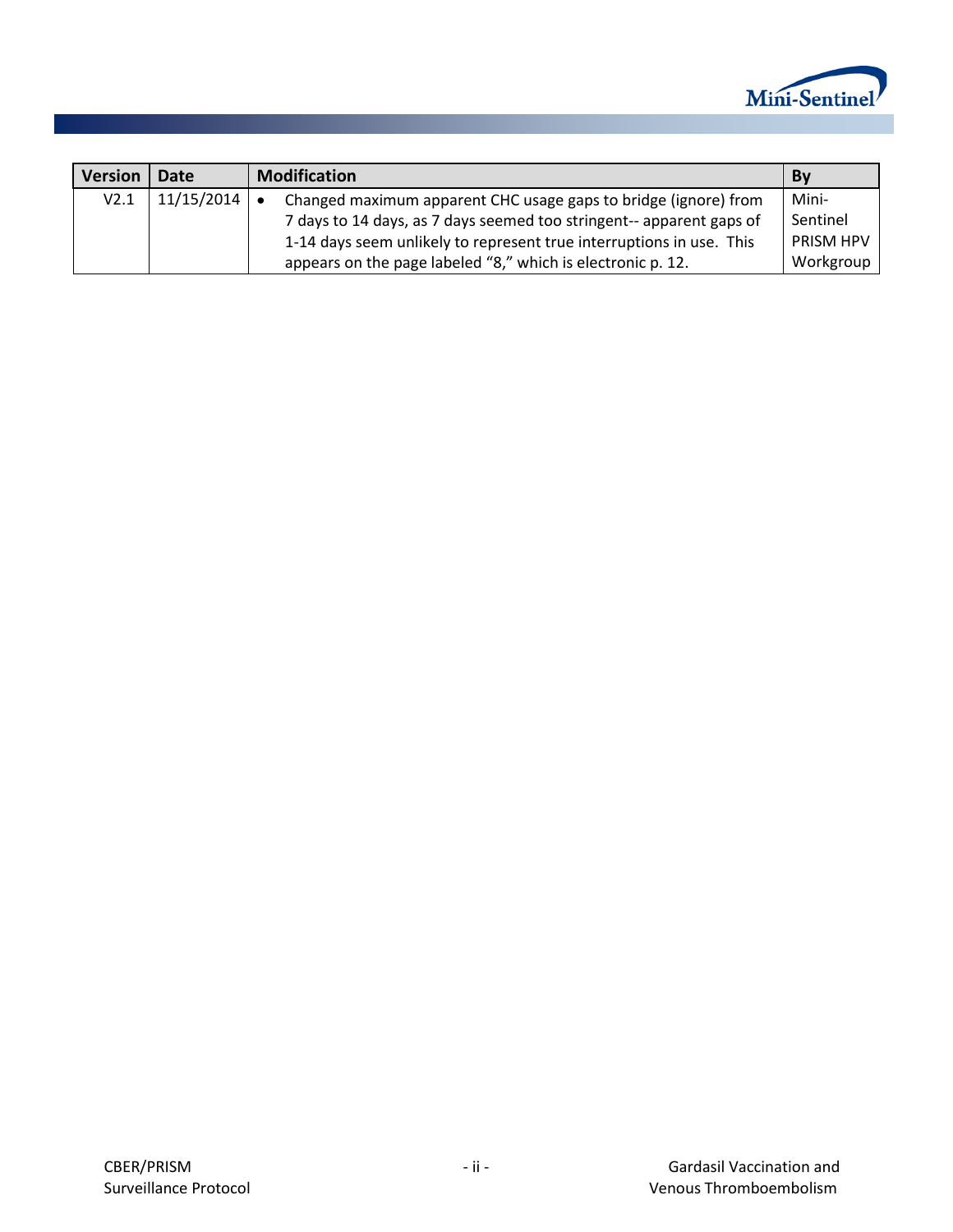

# MINI-SENTINEL CBER/PRISM SURVEILLANCE PROTOCOL

# Monitoring For Venous Thromboembolism After Gardasil Vaccination

# **Table of Contents**

| $\mathbf{L}$               |                                                                                          |  |
|----------------------------|------------------------------------------------------------------------------------------|--|
| Α.<br>$\mathsf{B}$ .<br>C. |                                                                                          |  |
| н.                         |                                                                                          |  |
| III.                       |                                                                                          |  |
| Α.                         |                                                                                          |  |
| <b>B.</b>                  |                                                                                          |  |
| $\mathsf{C}$               |                                                                                          |  |
| D.                         |                                                                                          |  |
| $F_{\rm L}$                |                                                                                          |  |
| F.                         |                                                                                          |  |
| G.                         |                                                                                          |  |
| IV.                        |                                                                                          |  |
| V.                         | APPENDIX 2: CODES USED TO IDENTIFY PREGNANCY AND THE POST-PARTUM PERIOD AS A RISK FACTOR |  |
| VI.                        |                                                                                          |  |
|                            |                                                                                          |  |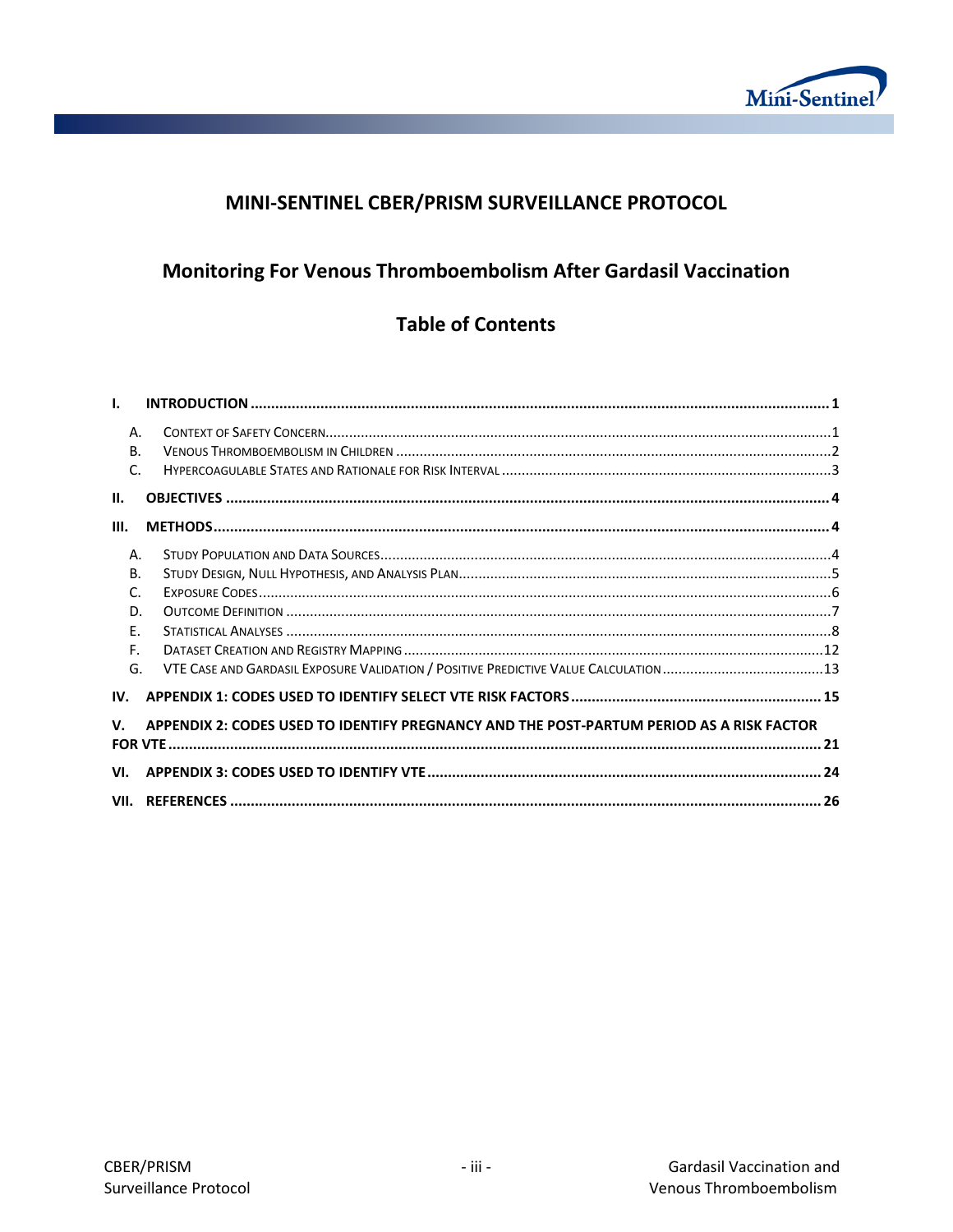

# **I. INTRODUCTION**

### **A. CONTEXT OF SAFETY CONCERN**

Gardasil is a quadrivalent vaccine indicated for the prevention of anogenital cancers and genital warts caused by infection with human papillomavirus (HPV) types 6, 11, 16, and 18. Gardasil is routinely recommended for females aged 11–12 years in a three dose series (0, 2, and 6 months) but can be administered as young as age 9 years; catch-up vaccination is recommended for females aged 13–26 years who have not been previously vaccinated.<sup>1</sup> FDA approved Gardasil in June 2006 based on 12 randomized controlled studies involving approximately 21,000 males and females aged 9–26 years in support of its safety and efficacy. In these clinical studies, injection site reactions were found to be higher among Gardasil vaccinated persons.<sup>2, 3</sup> However, rates of systemic reactions, new onset medical conditions, serious adverse events and deaths following vaccination were comparable between vaccine and placebo recipients. No safety issues were identified in prelicensure studies of Gardasil.

Postlicensure surveillance identified disproportional reporting of venous thromboembolism (VTE) after Gardasil vaccination. An analysis of the first 2.5 years of passive surveillance in VAERS found that VTE was reported more frequently than expected compared with other vaccines.<sup>4</sup> The median age of reported VTE cases was 20 years (range 15–39 years) and the median onset interval was 23 days (range 0–306 days). However, 90% of the reported cases had at least one preexisting risk factor for VTE, suggesting that confounding may explain a substantial proportion of the cases. Due to the known limitations of passive surveillance, disproportional reporting alone is not sufficient to demonstrate a causal relationship between VTE and Gardasil.

To supplement passive surveillance, the Vaccine Safety Datalink (VSD) monitored 600,558 Gardasil doses to females aged 9–26 years for the first 3 years after licensure (August 2006 to October 2009). During this period, VSD monitored 8 outcomes using rapid cycle analyses, and no safety signals were detected based upon predefined criteria.<sup>5, 6</sup> However, a statistically non-significant relative risk of 1.98 for VTE (defined using ICD-9 codes 415.1x and 453.x) after Gardasil administration in females aged 9–17 years was found compared with a historical comparison group of females of the same age. Eight VTE cases in females aged 9–17 years were electronically identified 1–42 days postvaccination and five cases were chart-confirmed. The VTE diagnosis in four of the five confirmed cases occurred within 1-7 days after vaccination; the fifth occurred on Day 32. All five cases had at least one known risk factor, including hormonal contraceptive use, coagulation disorders, smoking, obesity or prolonged hospitalization. No elevated risk was detected after Gardasil vaccination among adult females aged 18–26 years.

In December 2010, this information was presented to the FDA Pediatric Advisory Committee as part of a routine safety review.<sup>7</sup> The committee recommended that additional surveillance studies be conducted to further evaluate the potential risk of VTE following Gardasil vaccination. This protocol describes the methods used to monitor VTE after Gardasil vaccination in the PRISM program.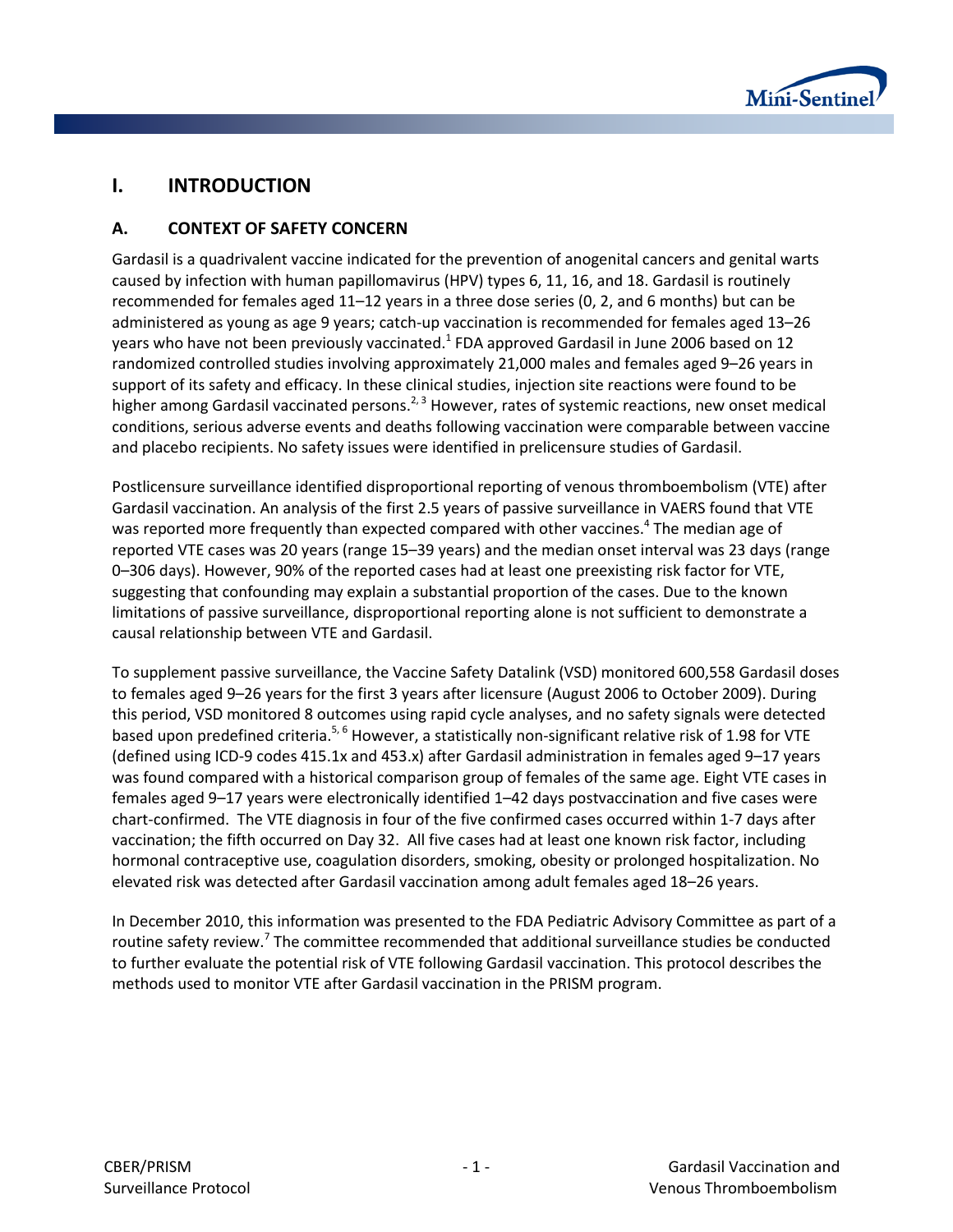

### **B. VENOUS THROMBOEMBOLISM IN CHILDREN**

Venous thromboembolism consists of deep vein thrombosis and pulmonary embolism. VTE can be clinically categorized by etiology (idiopathic/risk-associated), anatomic location (proximal/distal; superficial/deep), organ system involvement (e.g. pulmonary, cerebral, extremity), or recurrence (primary/recurrent).

The annual incidence of VTE in children <18 years is estimated to be 0.7–13.4 per 100,000 children, although rates vary by age (se[e Table 1](#page-5-0) and [Table 2](#page-5-1) below).<sup>6, 8-10</sup> The incidence of VTE increases sharply with age, with adults having VTE at a rate of 300–5,000 per 100,000.<sup>11</sup> More than 90% of pediatric VTE cases have ≥2 risk factors.<sup>11, 12</sup> Common risk factors include immobility, malignancy, infection, cardiac disease, surgery, trauma, and congenital prothrombotic disorders (Factor V Leiden, prothrombin gene mutation, antithrombin III deficiency, Protein C and S deficiency, and elevated homocysteine). In the target population for Gardasil, there are additional environmental and behavioral risk factors, including: combined hormonal contraceptive (CHC) use, smoking, and obesity. In particular, CHC use is estimated to increase VTE risk by 3–6 fold due to an estrogen mediated procoagulant state.<sup>13</sup> Some studies have shown a higher risk in the first year of use $14, 15$  (especially the first 3 months) and with contraceptives containing drospirenone, desogestrel and gestodene, compared with levonorgestrel.<sup>16-19</sup> It is plausible that health visits where Gardasil is administered are also visits when contraception is initiated. The possibility that the increases in risk observed after Gardasil are due to confounding by contraceptive use or are exacerbated by contraceptive use (effect modification) has not yet been systematically evaluated and is one of the objectives of this safety evaluation.

| Venous Thromboembolism, National Hospital Discharge Survey (1979–2001) |                                           |                |      |  |
|------------------------------------------------------------------------|-------------------------------------------|----------------|------|--|
|                                                                        | Incidence rate (per 100,000 person-years) |                |      |  |
| Age Group (years)                                                      | <b>Males</b>                              | <b>Females</b> | All  |  |
| $0 - 1$                                                                | 11.3                                      | 9.7            | 10.5 |  |
| $2 - 14$                                                               | 2.3                                       | 2.6            | 2.4  |  |
| $15 - 17$                                                              | 8.1                                       | 14.9           | 11.4 |  |
| All                                                                    | 4.3                                       | 5.5            | 4.9  |  |

<span id="page-5-0"></span>

| Table 1. Venous Thromboembolism, National Hospital Discharge Survey (1979–2001) |  |  |  |
|---------------------------------------------------------------------------------|--|--|--|
|---------------------------------------------------------------------------------|--|--|--|

Source: Stein. J Pediatr 2004; 145:565-5

#### <span id="page-5-1"></span>**Table 2. Venous Thromboembolism, Vaccine Safety Datalink (2006–2009)**

| Venous Thromboembolism, Vaccine Safety Datalink (2006-2009)    |      |  |  |
|----------------------------------------------------------------|------|--|--|
| Incidence rate* (per 100,00 person-years)<br>Age Group (years) |      |  |  |
| $9 - 13$                                                       | 3.2  |  |  |
| $14 - 17$                                                      | 13.4 |  |  |
| $18 - 26$                                                      | 73.6 |  |  |

Source: Gee. Vaccine 2011;29(46):8279-8284.

<span id="page-5-2"></span>\*VSD did not include 451.x in their VTE definition. If this code had been included (as we are doing in PRISM), then these rates would be higher.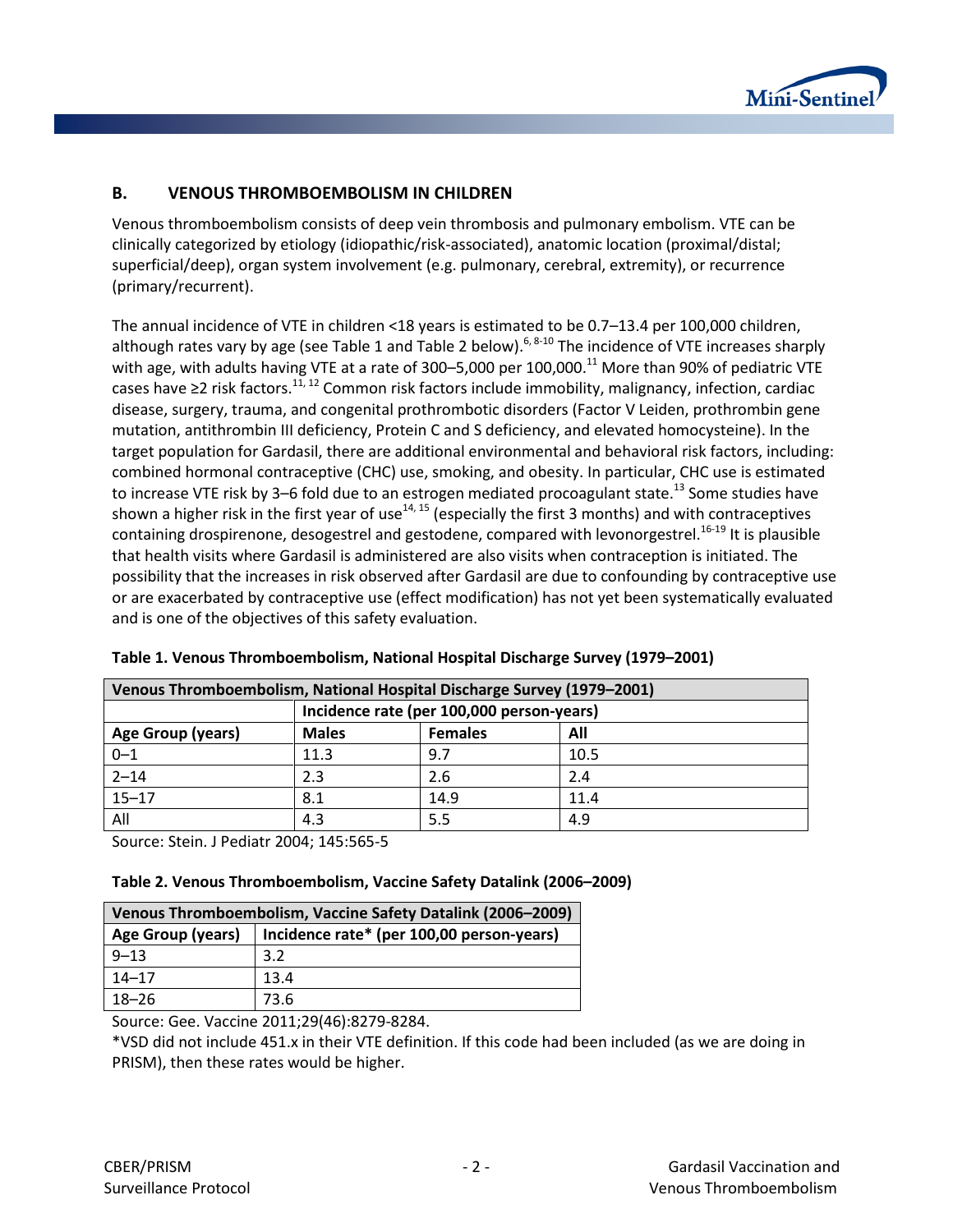



**Figure 1. VTE Risk by Duration of Combined Hormonal Oral Contraceptive Use**

#### **C. HYPERCOAGULABLE STATES AND RATIONALE FOR RISK INTERVAL**

There is no specific biologic mechanism linking VTE to Gardasil vaccination. The Institute of Medicine recently reviewed the general coagulation pathways and hypercoagulable states that might plausibly be involved, but the biologic mechanisms were not specific to vaccination.<sup>20</sup> Furthermore, no imbalances were noted in the rates of thromboembolic events in clinical trials, and the majority of cases identified in postmarketing surveillance have had underlying risk factors that increase the propensity for thrombosis.

Hypercoagulable states occur as a result of any number of transient or permanent conditions that increase the tendency for blood clot formation.<sup>21</sup> Although the risk increases with the number of risk factors, a person with a confirmed hypercoagulable state does not necessarily develop thrombosis. The final common pathway to thrombosis in many acquired hypercoagulable states is marked by a conversion from a normally nonthrombotic endothelial surface to a prothrombotic, proinflammatory phenotype associated with increased leukocyte adhesion molecules, increased expression of macrophages, tumor tissue factor, or inhibition of the protein C system.<sup>21</sup> Myriad other factors also influence the propensity for thrombosis including increases in coagulation factors, decreases in antithrombotic factors, venous stasis, increased blood viscosity, presence of an indwelling catheter, and mechanical compression or obstruction.

However, not all hypercoagulable states are the same, and the timing of clot formation depends on the underlying factors. For transient hypercoagulable states such as pregnancy, risk begins in the first trimester and persists for up to 42 days postpartum.<sup>22</sup> Patients undergoing same-day or inpatient surgery are at highest risk during the 6 weeks after surgery, but patients may remain at risk for a total of 12 postoperative weeks.<sup>23</sup> The risk of travel-related VTE is typically observed in the first 2–4 weeks after long haul travel.<sup>24</sup> For inherited conditions, the first thrombotic event can present as early as adolescence (Factor V Leiden), or much later in adulthood (prothrombin 20210 gene mutation).<sup>11</sup>

For this study, defining the risk interval following Gardasil vaccination is challenging without a theoretical mechanism. We estimate that the period of increased risk, if any, would most likely occur

Vlieg et al. *BMJ* 2009;339:b2921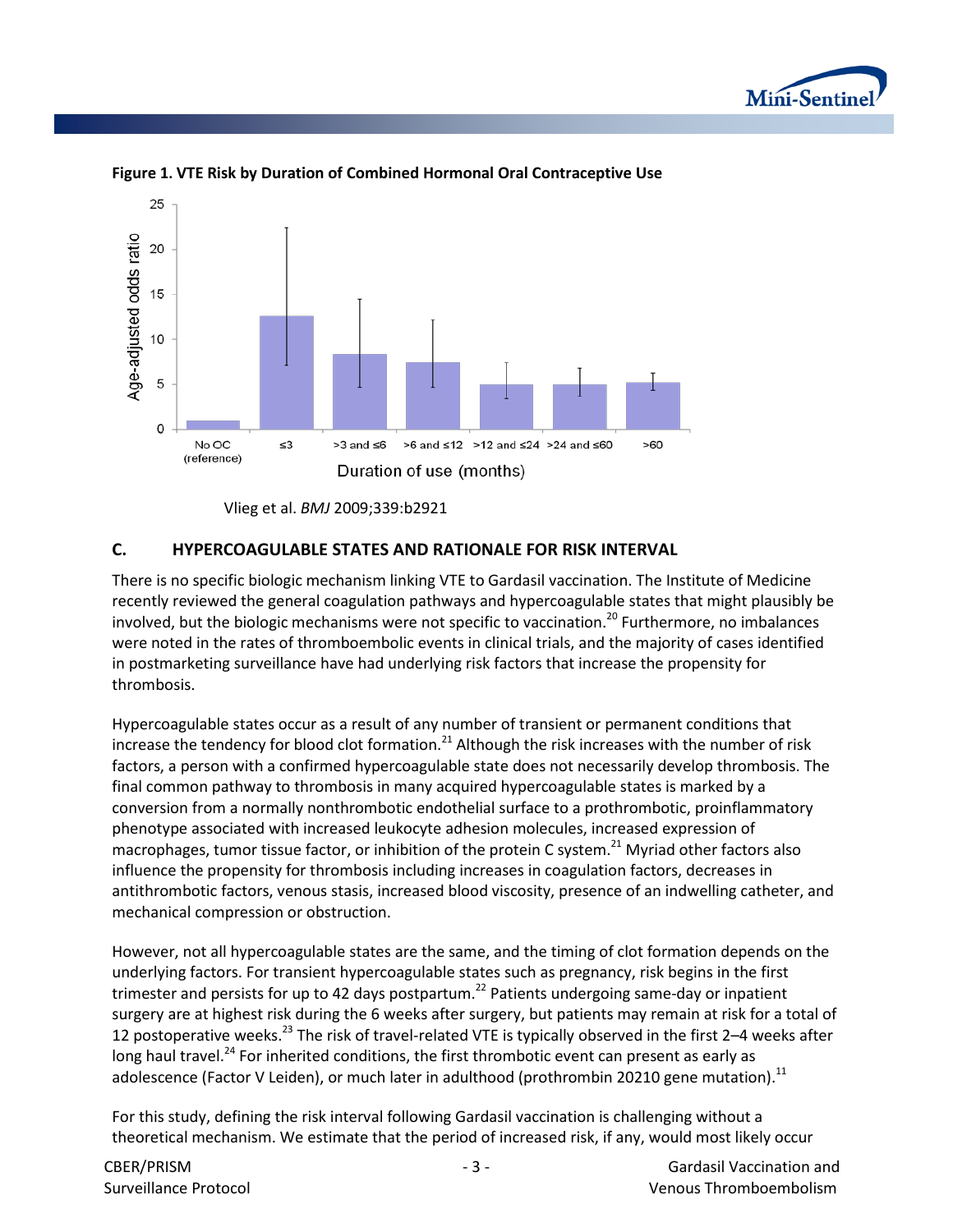

immediately following vaccination, be short-lived and presumably return to baseline after each vaccination. This is consistent with the findings in the VSD VTE evaluation. With these assumptions, we have selected 2 risk intervals: days 1-28 post-vaccination (primary) and days 1-7 post-vaccination (secondary).

## **II. OBJECTIVES**

- 1. To determine the existence and magnitude of any increased risk of VTE in the 1 or 4 weeks following Gardasil vaccination compared with unexposed person-time among vaccinees and to assess the role of combined hormonal contraceptives (CHCs) as a potential confounder or effect modifier
- 2. To determine through medical chart review the positive predictive value of an ICD9 code based algorithm for identifying VTE

### **III. METHODS**

### **A. STUDY POPULATION AND DATA SOURCES**

The Data Partners participating in PRISM are HealthCore, Humana, Aetna, Optum Insight, and Tennessee Medicaid (Vanderbilt). We added Optum Insight and Tennessee Medicaid (Vanderbilt) to increase the study's statistical power. The study population will consist of Gardasil vaccinees who were members of any of these Data Partners during the period of interest and who meet other enrollment criteria [\(Table](#page-7-0) **[3](#page-7-0)**).

<span id="page-7-0"></span>The maximum study period will be from June 2006 (the licensing date of Gardasil) to March 2013. The period of data availability varies by Data Partner. The start and end-dates of data to be included are shown below:

| <b>Data Partner</b> | <b>Start</b> | End     | No. of years |
|---------------------|--------------|---------|--------------|
| HealthCore          | 6/2006 (HPV  | 5/2011  |              |
|                     | licensure)   |         |              |
| Humana              | 10/2007*     | 8/2011  | $~^{\sim}$ 4 |
| Aetna               | $5/2008*$    | 12/2012 | $^{\sim}3.5$ |
| Optum Insight       | $5/2008*$    | 3/2013  | $~\sim$ 5    |
| Tennessee           | 6/2006 (HPV  | 12/2012 | $^{\sim}6.5$ |
| Medicaid            | licensure)   |         |              |

#### **Table 3. Periods of Data to be Used in HPV Analyses**

\* Start date shown takes into consideration the requirement of 4 months of pre-HPV enrollment so is 4 months after the actual first care date available in the Data Partner's data.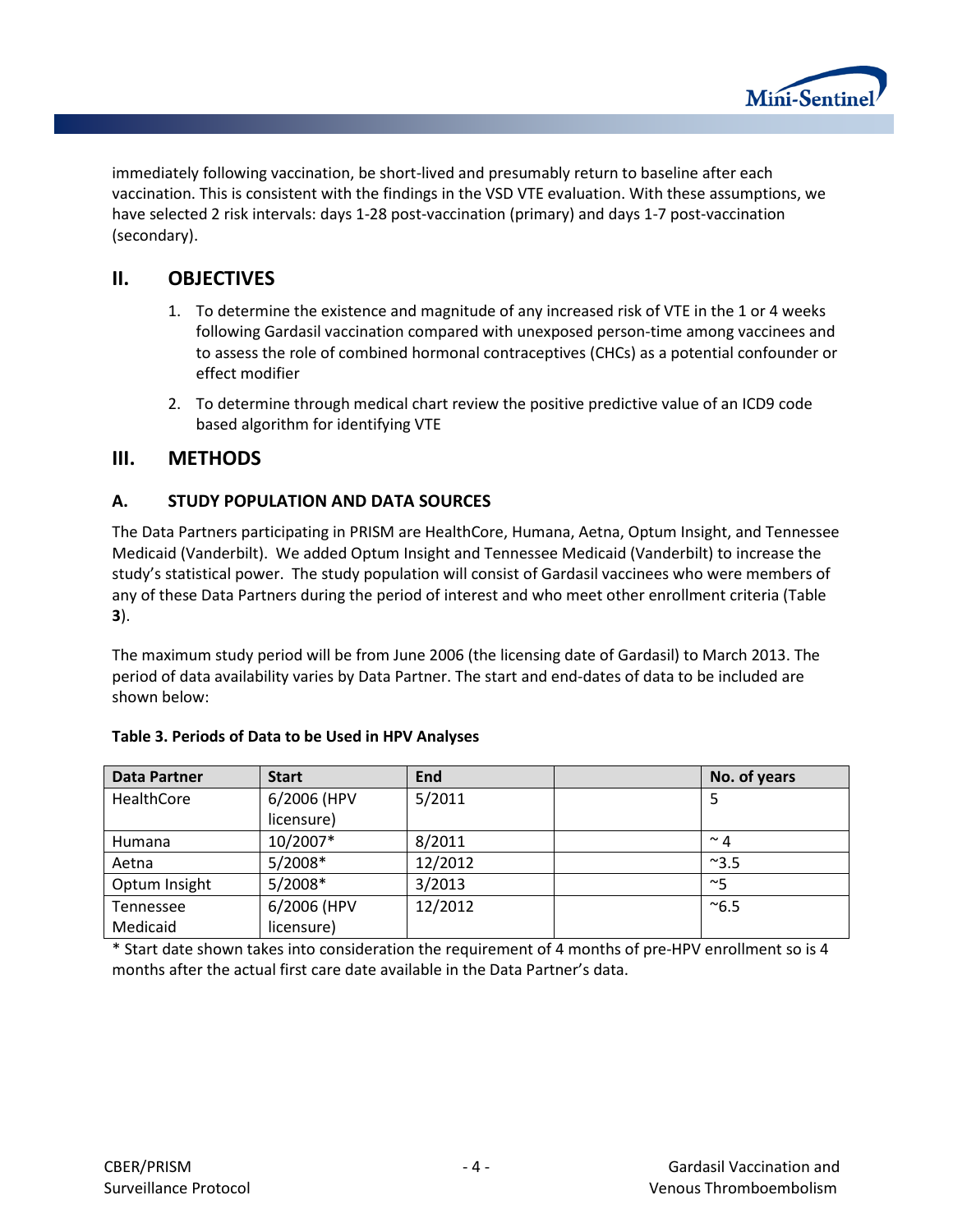

Within these data, only the following population will be included in the analyses: females age 9-26 years old with medical and pharmacy coverage who were exposed to  $\geq 1$  dose of Gardasil, and continuously enrolled in the health plan from 4 months prior to the  $1<sup>st</sup>$  dose of Gardasil through at least 70 days after the  $1<sup>st</sup>$  dose of Gardasil. Continuously enrolled person-time will be included, with the following proviso: If a vaccinee has incomplete person-time during 0-70 days after Dose 2 or 3 of Gardasil, his/her persontime on and after the day of that dose will be excluded in order to avoid possible bias. For example, if a vaccinee gets Dose 1 at 12 years 0 months of age and Dose 2 at 12 years 2 months and then disenrolls at 12 years 3 months, only the person-time through the day before Dose 2 will be included. Enrollment gaps of up to 14 days at any time in the 4 months prior to the first dose will be permitted, but no such enrollment grace period will be used from day 0 through day 70 of the first dose. Similarly, the second and third doses will be included, respectively, only if there are no enrollment gaps from day 0 through day 70 of these doses. These enrollment criteria exclude patients who disenroll or die after their Gardasil dose but before 70 days elapse.

Sources of immunization records will be claims data from up to three Data Partners and immunization registry data from any of the nine participating registries (also known as immunization information systems, IISs): AZ, FL, MI, MN, NYC, NYS, PA, VA,. The source of VTE diagnosis records will be claims data.

### **B. STUDY DESIGN, NULL HYPOTHESIS, AND ANALYSIS PLAN**

A self-controlled risk interval design (detailed i[n Table 4](#page-8-0) below and shown schematically i[n Figure 2\)](#page-11-0) is proposed. The null hypothesis is that the risk of VTE onset on a day during the defined risk interval directly after Gardasil is the same as the risk of VTE onset on a day during the unexposed control interval.

| <b>Method</b>                    | Data to use                       | <b>Notes</b>                                                      |
|----------------------------------|-----------------------------------|-------------------------------------------------------------------|
| Self-controlled risk             | Outcomes: chart-confirmed         | Risk interval (1°): 1-28 days                                     |
| interval <sup>25, 26</sup> using | subset of vaccinated cases found  | Risk interval (2°): 1-7 days                                      |
| chart-confirmed                  | in claims data, reclassified from | Washout: 29-35 days                                               |
| data                             | diagnosis date to onset date      | Comp interval: Dose 1: 36-56, Dose 2 & 3: 36 - 63 days            |
|                                  | Contraceptives: dispensing, chart | Controls for fixed potential confounders (e.g., genetic           |
|                                  | review                            | factors, SES), and implicitly adjusts for CHC use to the          |
|                                  | VTE risk factors: claims, chart   | extent that VTE risk from contraceptives does not vary            |
|                                  | review                            | over the 63-day observation period.                               |
|                                  |                                   | Analyses for 1st dose and all doses together primary;             |
|                                  |                                   | analyses for 2 <sup>nd</sup> and 3 <sup>rd</sup> doses secondary. |
|                                  |                                   | Only doses that are informative (with VTE in either risk          |
|                                  |                                   | or comparison interval) will contribute person-time.              |
|                                  |                                   | To assess effect modification, may stratify or (preferred)        |
|                                  |                                   | include interaction terms in model.                               |
| Temporal scan                    | Outcomes: chart-confirmed         |                                                                   |
| statistic using                  | subset of vaccinated cases found  |                                                                   |
| chart-confirmed                  | in claims data, reclassified from |                                                                   |
| data                             | diagnosis date to onset date      |                                                                   |

#### <span id="page-8-0"></span>**Table 4. Analysis Methods, Data Sources, Risk Intervals**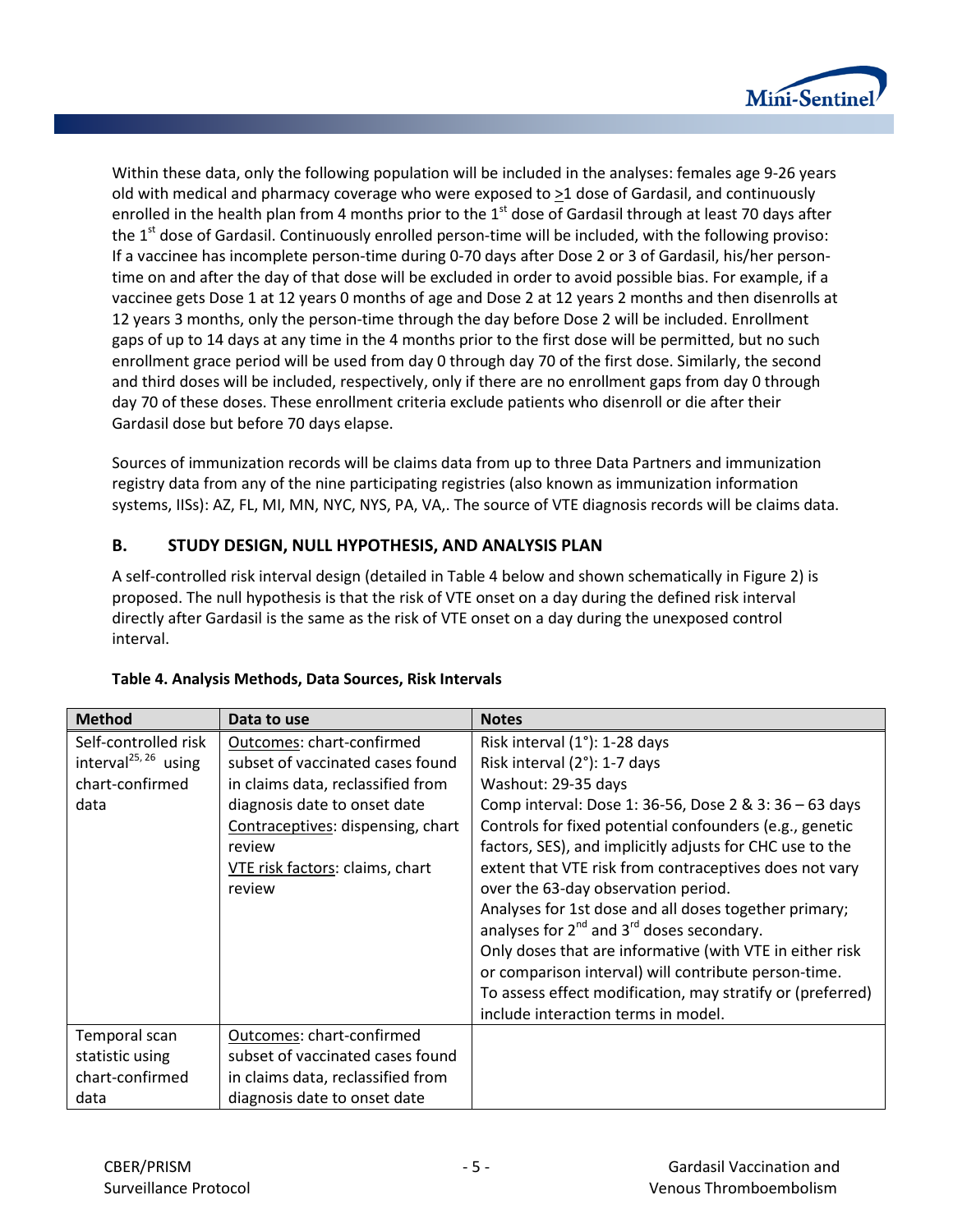

#### **C. EXPOSURE CODES**

- Vaccination: Gardasil vaccination will be identified by means of CPT code 90649 in claims or IIS data and CVX code 62 in IIS data. Gardasil vaccination will be confirmed through review of vaccination records, claims data, and IIS data. To enable exploratory analyses stratified by number and/or type of concomitant vaccines, data will also be collected for non-HPV vaccines administered on the same day.
- Contraceptives: To control for the confounding effect of CHC use and to assess whether such use may be an effect modifier of the association between Gardasil and VTE, the contraceptive use status of all vaccinees will be determined. A list of National Drug Codes (NDCs) will be constructed by querying First Data Bank for the Enhanced Therapeutic Classification categories "Contraceptives Oral," "Contraceptives Intravaginal, Systemic" and "Contraceptives Transdermal." Other contraceptives such as emergency contraceptives, intrauterine devices, implantable devices and injections do not contain estrogen - the ingredient most associated with a net prothrombotic state. To ensure that this list is complete, the identified generic names will be shared with each participating Data Partner, which will add any missing or homegrown codes for these generic names to the list.

The MSCDM Dispensing file will be used to identify contraceptive exposure status for all Gardasil vaccinees, for up to four dates of interest: as of each of the three Gardasil doses and as of VTE diagnosis. Vaccinees will be considered exposed to contraceptives if the dispensing date + days supplied (RxDate+RxSup) includes the date of interest, with the following proviso. Suppose there are two consecutive contraceptive dispensings, A & B, with their respective RxDate + RxSup. If RxDate $_B$ falls within the period  $RxDate_A + RxSup_A$ , then we will assume Dispensing B was filled early, in which case the timing for dispensing B should instead be determined as  $RxDate_A + RxSup_A + RxSup_B$ . This process will be repeated as needed for any number of consecutive dispensings filled early. Contraceptive exposure status at the time of VTE will also be determined for all VTE cases within 9 months of contraceptive initiation. A limitation is that the RxDate available in the Dispensing file is not necessarily the date the patient actually initiated contraceptives. For instance, a patient may pick up her prescription on Sunday, January 1, but not initiate use until Sunday, January 29, following her next menstrual period. Since we cannot know the timing of each patient's menstrual period and actual contraceptive initiation, we will assume initiation begins on the RxDate, with the result that total length of contraceptive use may be overestimated for some patients by up to around 4 weeks, or longer for patients with irregular periods.

For current users, the days supplied (RxSup) will be summed for all recent dispensings for the same patient to determine the total duration. If a gap between one (dispensing date + days supplied) and the next (dispensing date + days supplied) is ≤14 days, the gap will be ignored and the gap days will be counted in the total duration. If the gap is >14 days, then the period covered by the prior dispensing and gap will not be counted in the total duration.

All CHCs (oral, intravaginal and transdermal) will initially be considered as one drug class. We purposely did not identify person-time exposed to progestin-only products in the electronic data; any such person-time will be classified as CHC-unexposed.

• VTE risk factors: The list of codes used to detect the risk factors for VTE is included in [Appendix 1:](#page-18-0)  [Codes Used to Identify Select VTE Risk Factors.](#page-18-0) Unfortunately, there are no precise codes for many nonspecific categories of VTE risk factors, such as recent infection, major surgery (requiring general anesthesia >30 minutes), prolonged immobility (bed rest ≥3 days), history of long haul air travel, and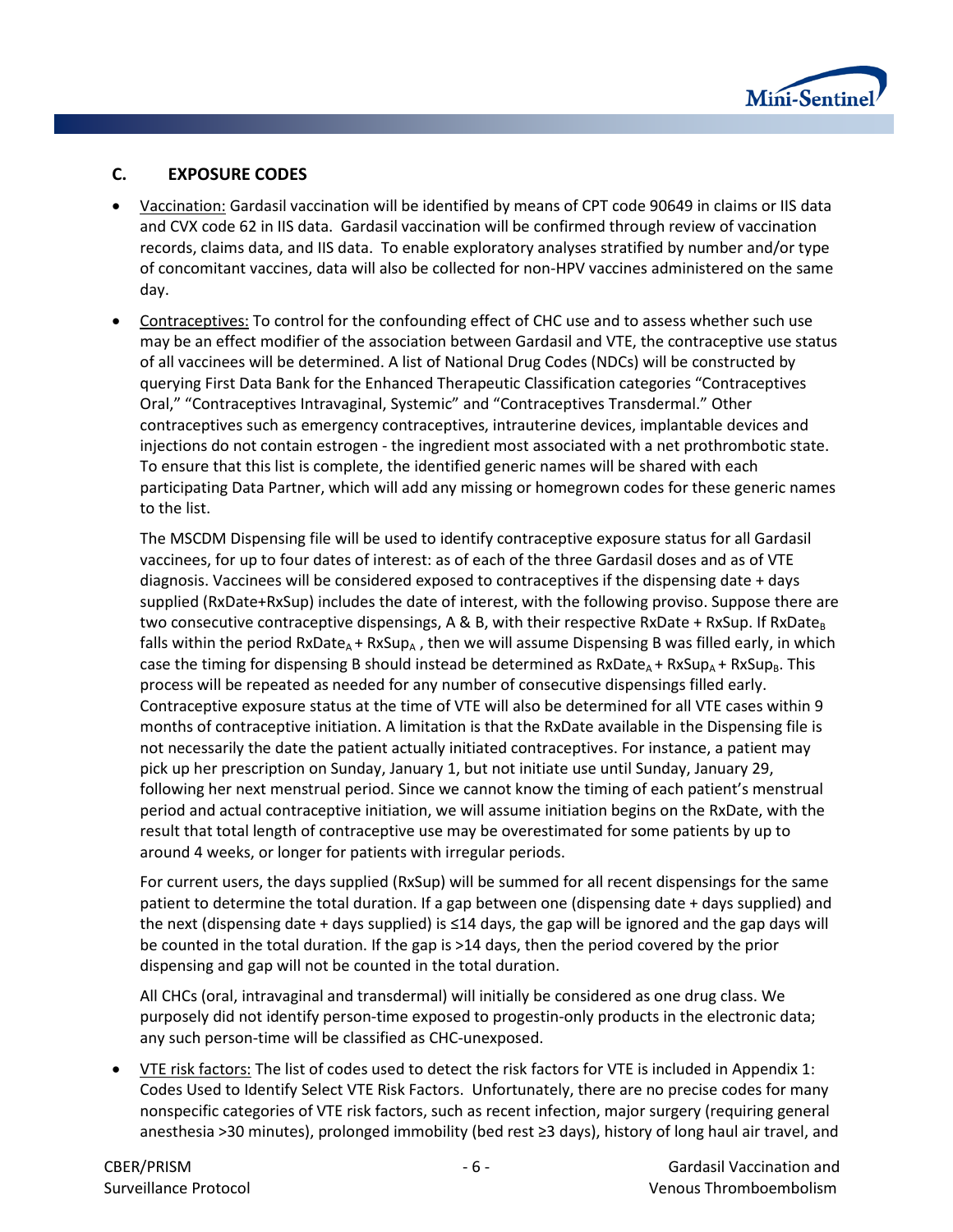

major trauma.<sup>27</sup> Additionally, anatomic venous compression syndromes resulting in VTE (Paget-Schroetter and May-Thurner syndromes) cannot be differentiated using administrative codes and require medical record review.

As seen in [Appendix 2,](#page-24-0) we will identify pregnancy and the post-partum period as a risk factor for VTE using administrative codes signifying a delivery or pregnancy outcome after the index date for VTE, rather than markers of pregnancy prior to the index date. This requires an estimate for the appropriate follow up time for spontaneous abortion, stillbirth and preterm deliveries. Shorter follow-up periods will result in misclassifying some individuals with longer-duration pregnancies as non-pregnant, and longer follow-up times may result in misclassifying some individuals with shorterduration pregnancies as pregnant prior to VTE onset. Since pregnancy is an important risk factor and our goal is to avoid confounding by pregnancy, we have selected a full 40 week (280 day) follow-up time to maximize our chances for detecting pregnancy as a risk factor.

Important risk factors will also be identified through medical record review of all vaccinated cases with VTE in a risk or comparison interval.

### **D. OUTCOME DEFINITION**

In the first year of the Mini-Sentinel pilot project, systematic evidence reviews were conducted on 20 FDA-identified health outcomes of interest for active surveillance. Using methods outlined by the Observational Medical Outcomes Partnership, teams of investigators assessed the performance characteristics of electronic algorithms to detect health outcomes in administrative databases. Tamariz et al. conducted the review for VTE and identified 345 abstracts from a comprehensive literature search, 65 of which were selected for full-text review, and 10 studies were included in the final evidence tables.<sup>28</sup> For VTE, the performance of multiple PE and/or DVT ICD-9 codes (415.1x, 451.x, and 453.x) reported positive predictive values ranging from 26% to 93%.

In this PRISM surveillance protocol, we will use 415.1x, 451.x, 453.x (see [Appendix 3\)](#page-27-0). We are excluding 415.0 (cor pulmonale) because it is not specific to VTE and can have multiple other etiologies. We are using codes for superficial venous thrombosis because recent evidence suggests that superficial venous thrombosis may not be as benign as is commonly believed and may be a marker for more clinically significant thromboembolic risk.<sup>29</sup> Although superficial thrombosis may be evaluated in exploratory analyses, all primary analyses will focus on the outcomes of pulmonary embolism and deep vein thrombosis.

| <b>ICD-9 Codes</b>           | <b>Risk</b>        | <b>Setting</b> | Adjudication | <b>Incident Case</b> |
|------------------------------|--------------------|----------------|--------------|----------------------|
|                              | <b>Interval</b>    |                | status       | <b>Definition</b>    |
| 415.1x Pulmonary embolism,   | $1^{\circ}$ : 1-28 | Inpatient,     | Definite     | First-ever VTE       |
| infarction;                  | days               | ED, clinic     |              | diagnosis            |
| 451.x Phlebitis and          | $2^{\circ}$ : 1-7  |                |              |                      |
| thrombophlebitis;            | days               |                |              |                      |
| 453.x Other venous embolism, |                    |                |              |                      |
| thrombosis                   |                    |                |              |                      |

#### **Table 5. VTE Outcome Definition**

To avoid follow-up visits and restrict to incident cases, we will consider diagnoses that are the first in that patient's record since enrollment. History of VTE will be assessed not only using claims data, but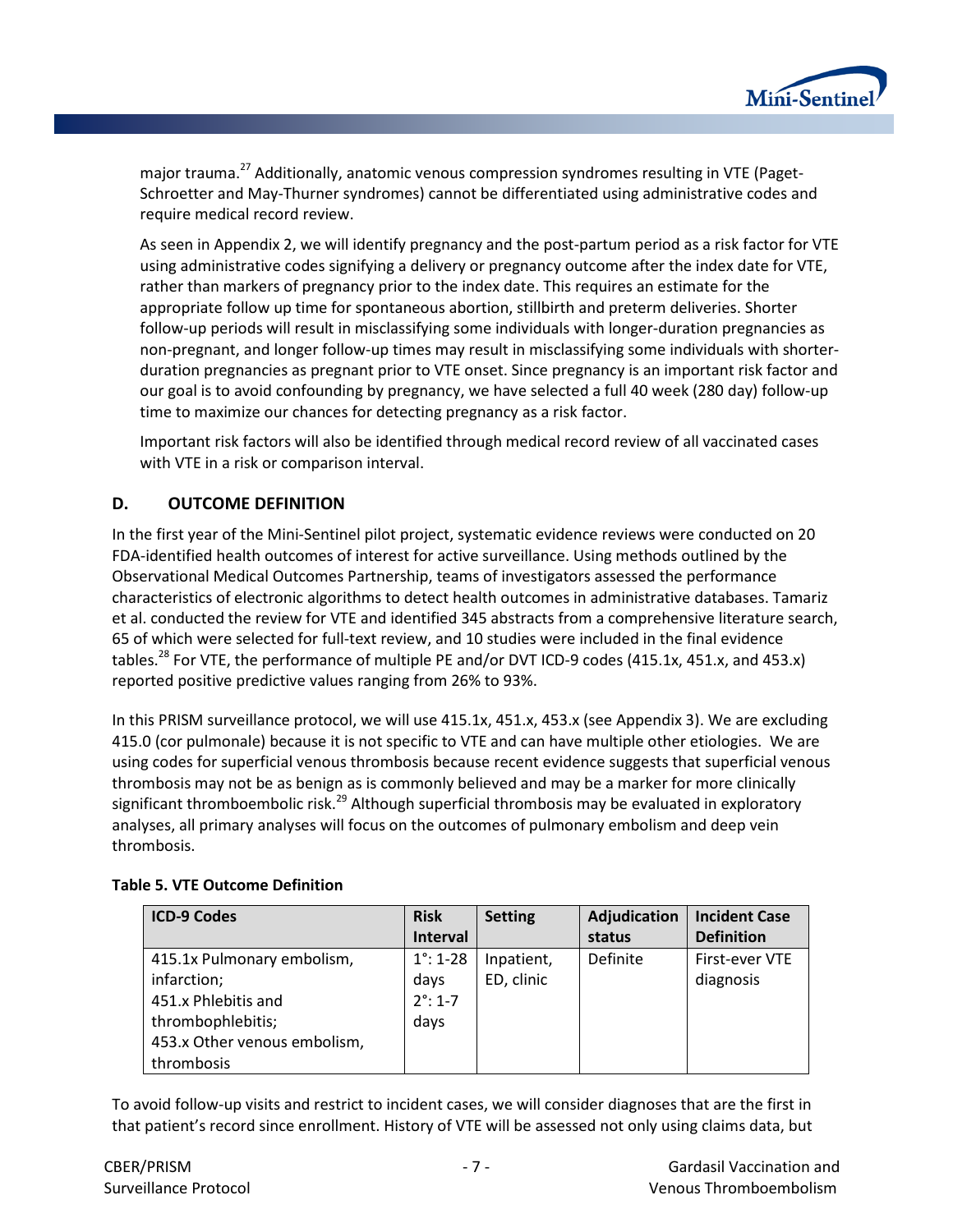

also during medical record review. Analyses will restrict to first-ever diagnoses, i.e., the first VTE diagnosis since patient enrollment, and with no VTE history found during medical record review. VTE diagnoses for all 1-77 days following each dose will be captured (an additional 14 days was added to the 63 days in the main observation period in case of delays between the symptom onset date and the date of the VTE diagnosis according to the claims data).

### **E. STATISTICAL ANALYSES**

#### Descriptive analyses

A number of univariate and bivariate descriptive analyses in the form of tables, histograms, and other graphs will be carried out prior to any hypothesis testing in order to characterize the Gardasil and VTE data and to assess the prevalence of contraceptive use and other measureable risk factors for VTE among vaccinees.

#### Self-controlled analyses

**Co-primary analyses**. There are 3 co-primary analyses, as described in the paragraphs below. These analyses all use the self-controlled risk interval design,  $30, 31$  with exposed Days 1-28 (primary) and Days 1-7 (secondary) post-vaccination risk intervals. The unexposed comparison intervals are the same regardless of which risk interval is used and are Days 36-56 post-vaccination for Dose 1 and Days 36 – 63 for Doses 2 and 3 [\(Figure 2\)](#page-11-0). The comparison interval for Dose 1 is 1 week shorter than for Doses 2 and 3 to avoid potential bias due to Dose 2 frequently being given during Days 57-63 after Dose 1. (Approximately 25% of second doses were given in that 7-day period in the study population.)



#### <span id="page-11-0"></span>**Figure 2. Self-Controlled Risk Interval Design**

Analysis #1 will include all Gardasil recipients with VTE in either the risk or the comparison interval of a Gardasil dose. It will not explicitly adjust for CHC use; however, it will *implicitly* adjust for CHC use to the extent that VTE risk from CHCs does not vary over the 63-day observation period.

CHC use is a potential time-varying factor that, for some vaccinees, could cause the baseline risk of VTE to be different in the risk vs. control intervals. To lessen this possible effect, two additional analyses will be performed. Although these analyses address time-varying confounding by CHC use, they are not necessarily better than Analysis #1, because Analysis #2 excludes some cases, leading to a loss of statistical power, and Analysis #3 is subject to some degree of misclassification of duration of CHC use and does not account for uncertainty in the CHC-VTE risk function to be used for the adjustment.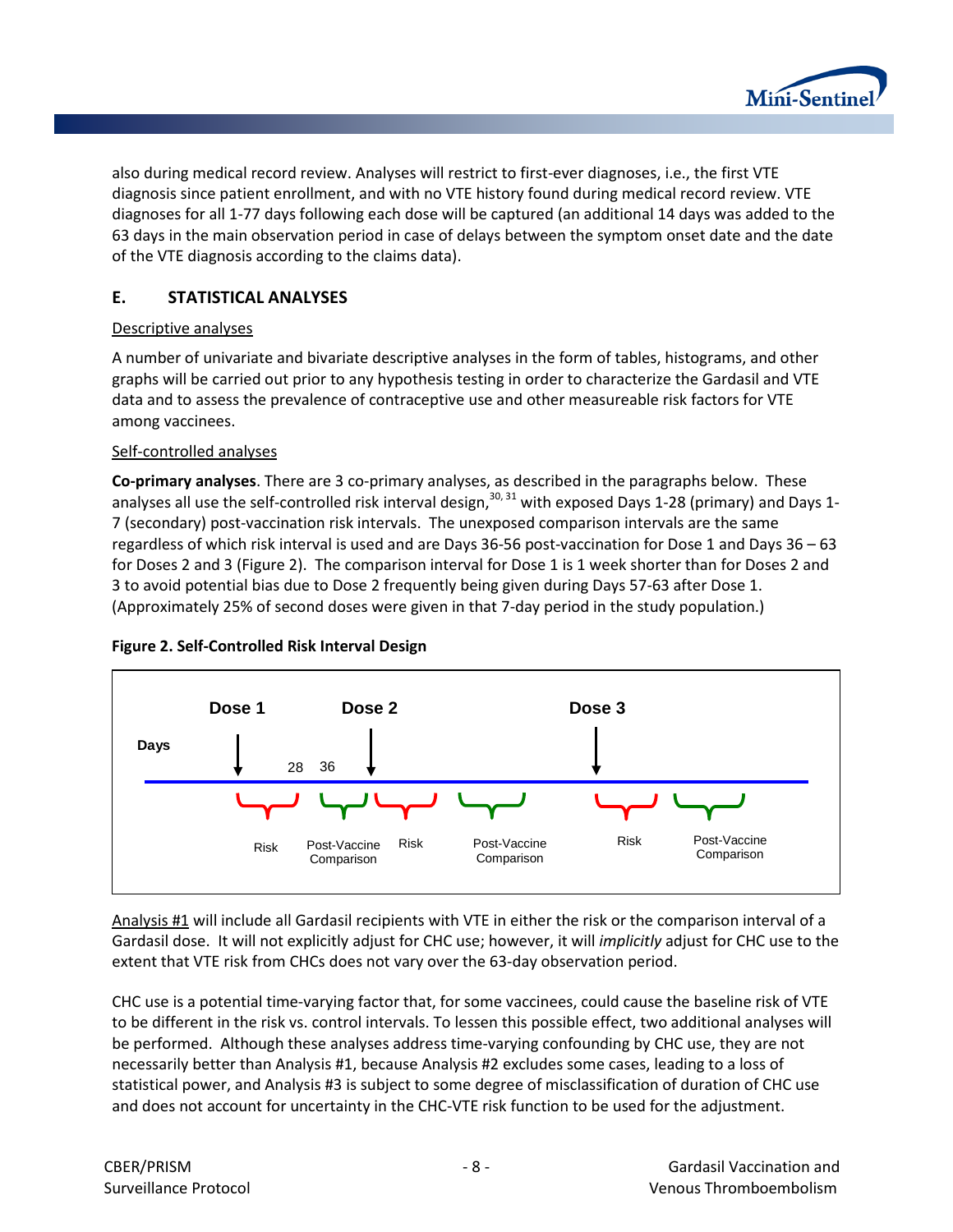

Analysis #2 will restrict to vaccinees whose baseline risk of VTE is unlikely to have varied between the risk and comparison intervals due to contraceptive use, i.e., (1) those vaccinees who have no record of contraceptive use as of 63 days after the Gardasil dose ("never-users"), in addition to (2) those vaccinees who have continuously been on contraceptives for at least 9 months as of the day of the Gardasil dose, after which the time-varying risk after contraceptive initiation appears to plateau ("long-term users"). (See *Estimation of VTE risk by duration of CHC use* subsection below for more about the point at which the risk from CHC use is considered to plateau.) This restriction will result in fewer cases included in analysis, reducing power, but will address the time-varying confounding related to contraceptive initiation.

Analysis #3 will not exclude cases, thereby retaining the same power as in analysis #1, and will explicitly adjust for the increased risk of VTE associated with the initiation of CHC use, as data suggest that VTE risk varies within the first several months of initiation. In the logistic regression analysis, an offset term will be used for vaccinees who initiate CHCs between 8.99 months prior to the Gardasil dose and the end of the control interval following the Gardasil dose, as determined by the medical record or inferred from the pharmacy dispensing data, to adjust for the time-varying VTE risk from CHC use. The offset term will be obtained by estimating the risk of VTE by duration of CHC use:

*Estimation of VTE risk by duration of CHC use.* The time-varying risk of first-ever VTE will be estimated from a risk curve generated from electronic data going back to 2004 from 9-26 year olds with a minimum of 7 months of enrolled time. Requiring a minimum of 7 months of enrolled time optimizes precision (compared to 13 months, for example, which would eliminate a substantial proportion of cases and person-time and produce less stable VTE background rates) and accuracy (compared to 4 months, for example, where misclassification of CHC duration would be somewhat more common). VTE cases within 1-28 days following Gardasil will be excluded.

After a preliminary examination of the risk of VTE by duration of CHC use in the portion of the study population contributed by five Data Partners, we decided, for purposes of the CHC-VTE risk curve to be used for adjusting Analysis #3, to consider the risk from CHC use to plateau starting at 9 months' duration. This was based on the CHC-associated risk appearing to be about the same during the 9-12 months after CHC initiation as beyond 12 months. The decision was subsequently supported by modeling.

Prior to doing any analyses of the risk of VTE after HPV, we will fit the CHC-VTE data using a linear function, then linear + quadratic, then linear + quadratic + cubic, and so on not to exceed a  $5<sup>th</sup>$  order polynomial function in a Poisson regression model. Goodness-of-fit will be determined based upon a combination of the LLR, p-value, Akaike information criterion (AIC), and biologic plausibility, and the best model will be selected. We will guard against overfitting by using such tools as the AIC, which deals with the trade-off between a model's goodness of fit and complexity. If a polynomial model does not fit, then we will use splines or other methods. We will treat the risk curve as known without error.

*Limitations of Analysis #3.* One limitation of Analysis #3 is the minimum-enrollment criterion of 4 months prior to Gardasil vaccination for inclusion in Analyses 1-3. (This was first mentioned in Section III.A.) The original protocol specified an inclusion criterion of 13 months of minimum enrollment, the purpose being to allow assessment of the duration of CHC use up to at least 12 months prior to vaccination, thereby covering the full 12-month period since CHC initiation during which the CHCassociated risk of VTE varies [\(Figure 1\)](#page-5-2). We changed this to 4 months because of the loss of cases and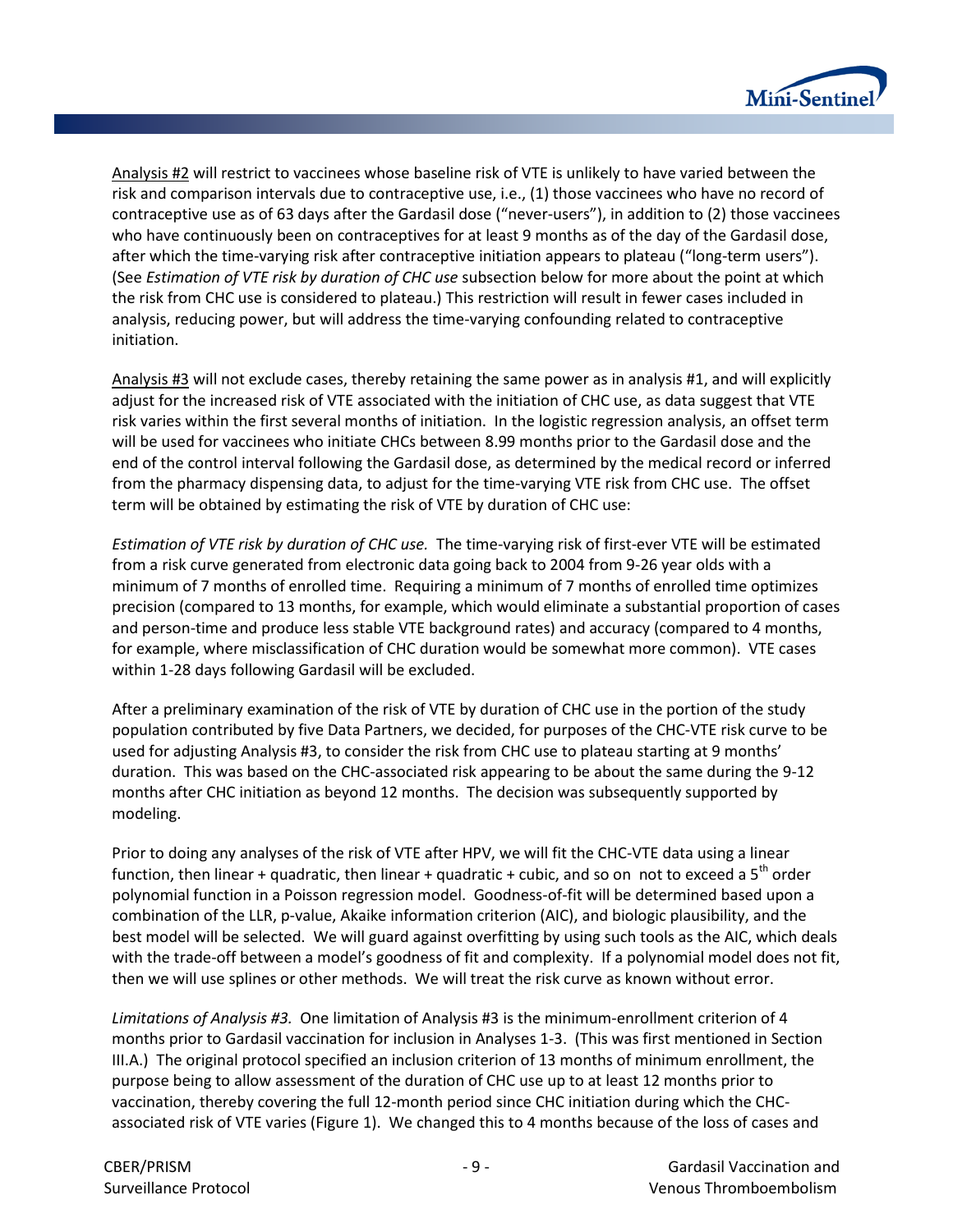

statistical power that would have resulted from choosing a longer period of minimum enrollment. The possibility of misclassification of long-term CHC use as shorter-term use introduced by this reduction in minimum enrollment from 13 months to 4 months was considered acceptable in light of the following considerations:

- 1. A descriptive analysis of CHC dispensings to PRISM females aged 9-26 years in the original 3 DPs determined that 100% are given in the form of a ≤ 91 days' supply and approximately 90% are given in the form of a ≤ 28 days' supply. These percentages were consistent across data partners and years of age. Therefore, the great majority (or even all) of those with true durations of CHC usage of < 4 months at the time of vaccination will be correctly classified with the inclusion criterion of at least 4 months of pre-Gardasil enrollment.
- 2. Those with only 4 months of enrollment prior to vaccination and true durations of CHC usage of ≥ 4 months prior to vaccination will be misclassified as having been exposed for only 3-4 months. However, the existence of clinician documentation of CHC initiation and/or duration of use in some of the medical records allays concerns about this.
- 3. The period of CHC use where VTE risk varies most quickly and where accurate capture of duration of use is therefore most crucial is the first 3 months after initiation [\(Figure 1\)](#page-5-2).
- 4. Sensitivity analyses can be conducted, removing cases with short periods between enrollment and first apparent CHC dispensing (i.e. cases whose duration of CHC use may have been misclassified as shorter than the true duration).

Another limitation of Analysis #3 is that it does not account for patients who discontinue CHCs during the observation period. This may introduce a weak bias toward an association, because patients who discontinue CHCs during the observation period may on average have fewer observed VTE events toward the end of the observation period. However, we will not characterize and adjust for the VTE risk after CHC discontinuation, because dispensing claims data are likely unreliable regarding the true timing of discontinuation. Thus, although a patient may discontinue use any time after a prescription refill, we assume use is ongoing throughout the complete days' supply, which could mischaracterize the VTE risk. Also, a patient who appears to have discontinued CHC use because there are no longer claims for dispensings may have, for instance, switched to paying for CHCs out-of-pocket at Planned Parenthood.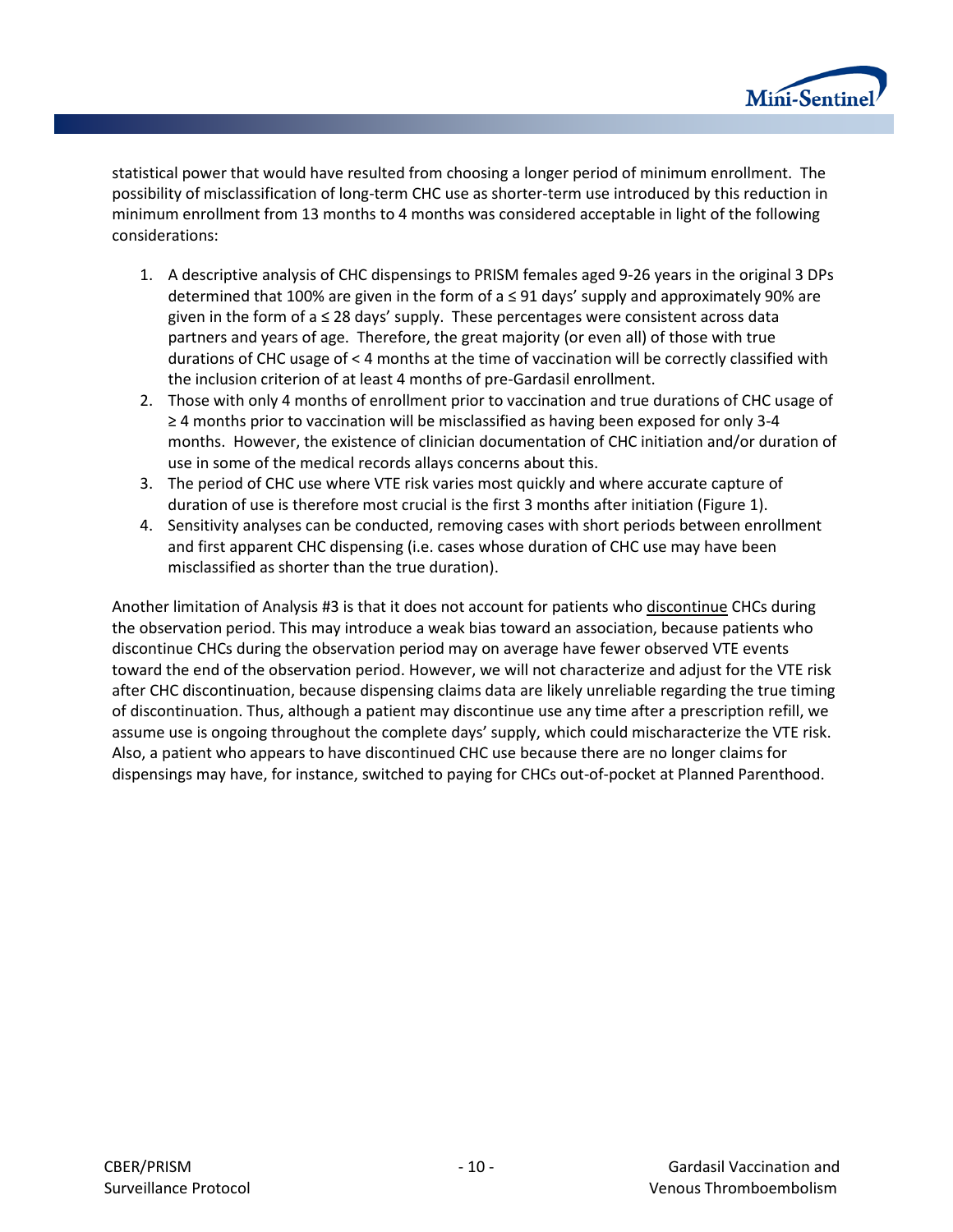

| <b>Dose</b>    | <b>First-ever, Definite VTE Cases</b>          | <b>Risk</b>        | <b>Adjustment for Time-Varying Risk Following</b> |
|----------------|------------------------------------------------|--------------------|---------------------------------------------------|
| #              |                                                | <b>Interval</b>    | CHC Initiation (all co-1°)                        |
| All            | All cases                                      | $1^{\circ}$ : 1-28 | No (analysis #1)                                  |
| $(1^{\circ})$  |                                                | $2^{\circ}$ : 1-7  |                                                   |
|                | Restricted to never users or those with $\geq$ | $1^{\circ}$ : 1-28 | Not applicable (analysis #2)                      |
|                | 9 months of CHC use                            | $2^{\circ}$ : 1-7  |                                                   |
|                | All cases                                      | $1^{\circ}$ : 1-28 | Yes (analysis #3)                                 |
|                |                                                | $2^{\circ}$ : 1-7  |                                                   |
| $1(1^{\circ})$ | All cases                                      | $1^{\circ}$ : 1-28 | No (analysis #1)                                  |
|                |                                                | $2^{\circ}$ : 1-7  |                                                   |
|                | Restricted to never users or those with $\geq$ | $1^{\circ}$ : 1-28 | Not applicable (analysis #2)                      |
|                | 9 months of CHC use                            | $2^{\circ}$ : 1-7  |                                                   |
|                | All cases                                      | $1^{\circ}$ : 1-28 | Yes (analysis #3)                                 |
|                |                                                | $2^{\circ}$ : 1-7  |                                                   |
| 2(2°)          | All cases                                      | $1^{\circ}$ : 1-28 | No (analysis #1)                                  |
|                |                                                | $2^{\circ}$ : 1-7  |                                                   |
|                | Restricted to never users or those with ≥      | $1^{\circ}$ : 1-28 | Not applicable (analysis #2)                      |
|                | 9 months of CHC use                            | $2^{\circ}$ : 1-7  |                                                   |
|                | All cases                                      | $1^{\circ}$ : 1-28 | Yes (analysis #3)                                 |
|                |                                                | $2^{\circ}$ : 1-7  |                                                   |
| 3(2°)          | All cases                                      | $1^{\circ}$ : 1-28 | No (analysis #1)                                  |
|                |                                                | $2^{\circ}$ : 1-7  |                                                   |
|                | Restricted to never users or those with ≥      | $1^{\circ}$ : 1-28 | Not applicable (analysis #2)                      |
|                | 9 months of CHC use                            | $2^{\circ}$ : 1-7  |                                                   |
|                | All cases                                      | $1^{\circ}$ : 1-28 | Yes (analysis #3)                                 |
|                |                                                | $2^{\circ}$ : 1-7  |                                                   |

**Table 6. Pre-specified self-controlled risk interval analyses\***

\* All analyses test a single hypothesis about the potential association between VTE and Gardasil vaccination. As such, this examination of the robustness of this potential association does not require adjustment for multiple testing.

**Sensitivity analyses.** A number of sensitivity analyses will be considered, including analyses that remove VTE cases where the true duration of CHC use could be longer (to be determined by examining the period between enrollment and apparent CHC initiation) and analyses that remove VTE cases receiving concomitant vaccination. The need for additional sensitivity analyses may emerge during the analysis phase.

#### Additional methods considered but not used

We considered Fireman et al.'s case-centered method to adjust for any seasonality in vaccination and VTE, $32$  but it is not necessary because it is not clear that VTE is seasonal.<sup>33</sup> To adjust for the time-varying factor of CHC use status, we will use a self-controlled risk interval design, as described above.

In addition, we considered but decided not to construct a cohort of CHC users, comparing VTE risk postvaccination (index) date for vaccinees vs non-vaccinees, controlling for age, sex, site, duration of CHC use, and other VTE risk factors. The rationale is that we can more simply assess effect modification by CHC use by restricting self-controlled risk interval analyses to CHC non-users and users  $\geq 9$  months in analysis #2, and the self-controlled risk interval analysis has the advantage of implicitly controlling for all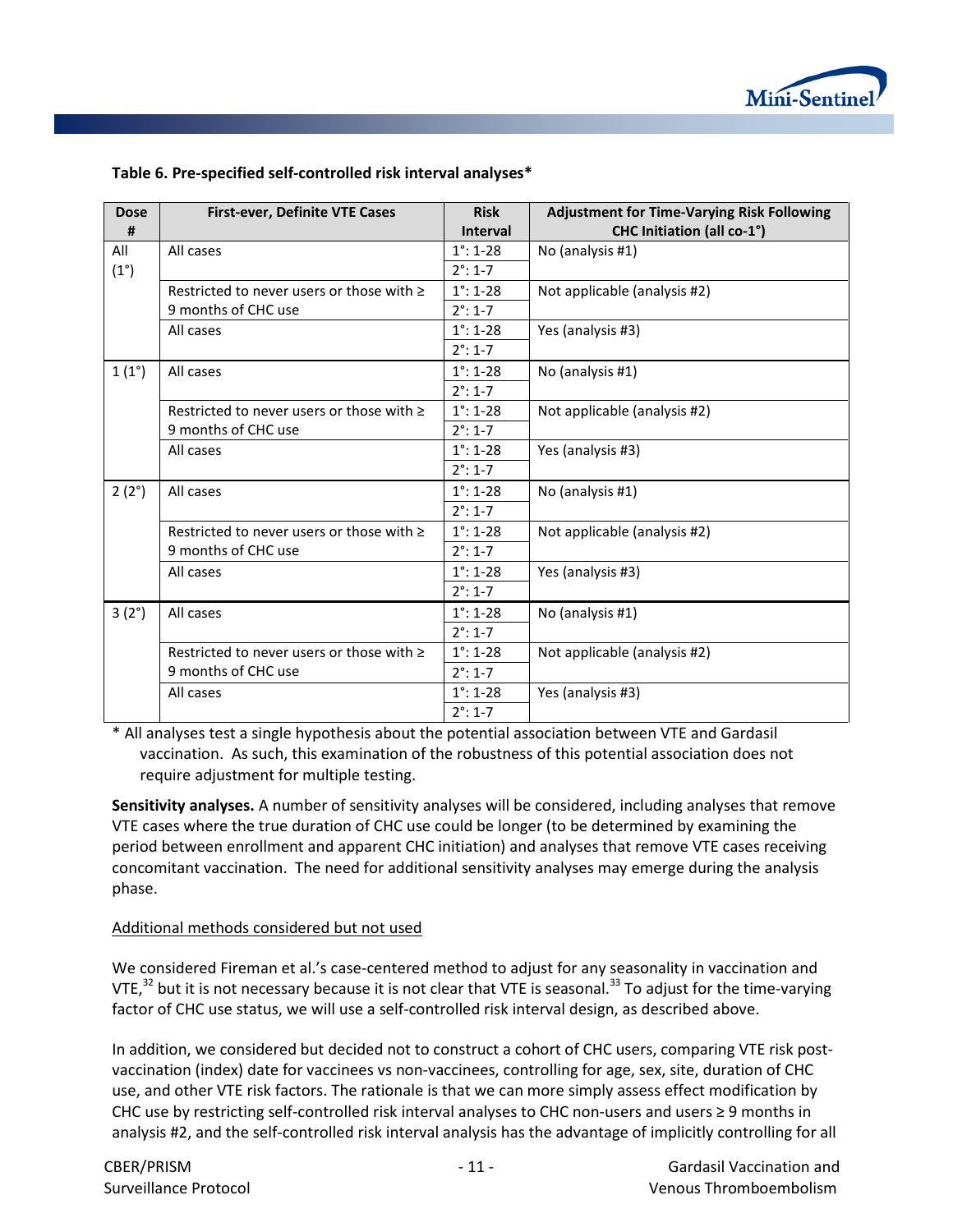

measured and unmeasured confounders that do not vary over the risk and control intervals (e.g., genetic predisposition to VTE).

#### Statistical power

One-sided power calculations for the self-controlled risk interval analysis, alpha=0.05, 1-28 day risk interval, were updated to include the addition of Optum Insight and Tennessee Medicaid (Vanderbilt). Gardasil vaccine dose counts were obtained from descriptive data from the five PRISM Data Partners. Background rates of ICD-9 diagnoses for VTE were obtained from the PRISM initial health outcomes of interest data characterization. For simplicity, these background rates were assumed to be known with certainty. We assumed the matching ratio for the number of days in the risk vs control intervals was 1:1, even though the comparison intervals are different for Dose 1 compared to Doses 2 and 3. Accordingly, because the ratio of the risk and control interval is 4:3 for Dose 1, the power will be slightly less for that dose compared to Doses 2 and 3. The results are shown in [Table 7](#page-15-0) and can be applied to any/all doses.

| Millions of doses | <b>RR</b> | Power |
|-------------------|-----------|-------|
| 1                 | 1.3       | 17%   |
| 1.8               | 1.3       | 24%   |
| 2                 | 1.3       | 25%   |
| 1                 | 1.5       | 30%   |
| 1.8               | 1.5       | 44%   |
| $\overline{2}$    | 1.5       | 47%   |
| $\mathbf{1}$      | 2.0       | 65%   |
| 1.8               | 2.0       | 86%   |
| 2                 | 2.0       | 89%   |

#### <span id="page-15-0"></span>**Table 7. Power for Self-Controlled Risk Interval Analysis**

Given that there are approximately 1.8 million doses in the PRISM study population, we should have at least 80%, and possibly 86%, power to detect a RR of 2.0 for all doses combined, in the full 9-26-year-old group, if all doses confer an increased risk.

#### **F. DATASET CREATION AND REGISTRY MAPPING**

PRISM uses Mini-Sentinel's distributed Common Data Model (MSCDM), by which the Data Partners maintain control over patient-level data. Data Partners periodically extract and organize data from their systems into eight files of standard format, of which the relevant ones for this study are: enrollment, demographics, encounter, diagnosis, procedure, and dispensing (i.e., death and cause of death files will not be used). To obtain immunization data from state immunization registries, Data Partners other than Optum and Vanderbilt will provide them with member identification information to allow the registries to match Data Partner members with registry immunization records. The registries will return immunization data for Data Partner members to the Data Partners, including vaccination date, vaccine code, and (when available) manufacturer and lot number, from which the Data Partners will populate a uniform-format state vaccine file linkable by means of a patient identification number to the other files. Immunization data from the claims-based procedure and state vaccine files will be combined into an intermediate file, eliminating duplicates, by means of a program to be provided by PRISM programmers. Registries will refresh data for the Data Partners once after the initial matching and transmission of data.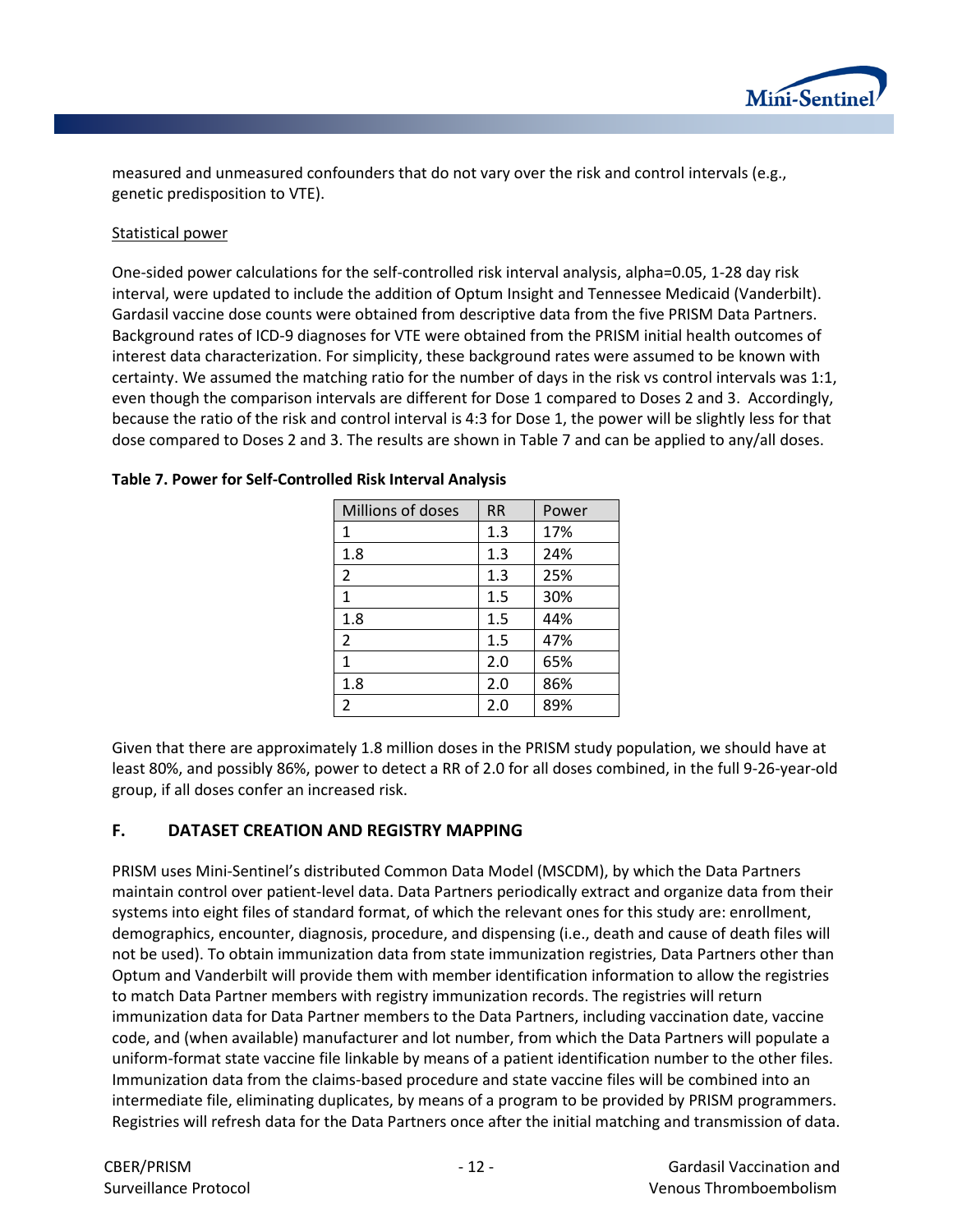

PRISM programmers will provide the Data Partners with programs to run on the standard-format patient-level files, which will produce aggregate data on Gardasil vaccination and VTE organized in strata defined by such variables as date of vaccination, type of vaccine, dose number, age, length of contraceptive use, and presence of other VTE risk factors, with a count of patients conforming to the stratum's values of those variables. For example, the aggregate data file on vaccination might have a stratum for 13-year-old current contraceptive users of 0-3.99 months duration with no other VTE risk factors vaccinated with Gardasil Dose 1 on 10/25/2009. The Data Partners will return the aggregate data for analysis, using Mini-Sentinel's secure file transport methods.

### **G. VTE CASE AND GARDASIL EXPOSURE VALIDATION / POSITIVE PREDICTIVE VALUE CALCULATION**

Medical records of all eligible VTE cases diagnosed 1-77 days following Gardasil will be reviewed; an additional 14 days was added to the 63 days in the main observation period in order to account for potential delays between the symptom onset date and the date of the VTE diagnosis according to the claims data. All cases included in analysis will be chart-confirmed. The chart abstraction form developed by VSD will be modified to add additional risk factors. VTE cases will be classified using the criteria developed by the Worcester Venous Thromboembolism Study.<sup>34</sup>

|                 | <b>Pulmonary Embolism</b>                 | <b>Deep Vein Thrombosis</b>                       |
|-----------------|-------------------------------------------|---------------------------------------------------|
|                 | Confirmed by pulmonary angiography,       | Confirmed by venography, compression/duplex       |
| <b>Definite</b> | spiral CT scan/CT pulmonary angiography,  | ultrasound, CT scan or at autopsy                 |
|                 | MRI scan or pathology                     |                                                   |
|                 | If above tests not performed or were      | If above tests not performed or were              |
|                 | indeterminate, but ventilation-perfusion  | indeterminate, but impedance                      |
| Probable        | scan findings were of high probability    | plethysomography, radionucleotide                 |
|                 |                                           | venography, or radiolabelled fibrinogen scan      |
|                 |                                           | test results were reported as positive            |
|                 | If all of the above tests were not        | If all of the above tests were not performed or   |
|                 | performed or were indeterminate and 2 of  | were indeterminate and 2 of the following         |
|                 | the following criteria were satisfied:    | criteria were satisfied: medical record indicates |
|                 | medical record indicates physician-       | physician-diagnosed DVT, signs or symptoms of     |
| <b>Possible</b> | diagnosed DVT, signs or symptoms of DVT   | DVT were documented and the patient               |
|                 | were documented and the patient           | underwent therapy with anticoagulants, or an      |
|                 | underwent therapy with anticoagulants, or | IVC filter was placed.                            |
|                 | an IVC filter was placed.                 |                                                   |

#### **Table 8. VTE Case Validation Criteria**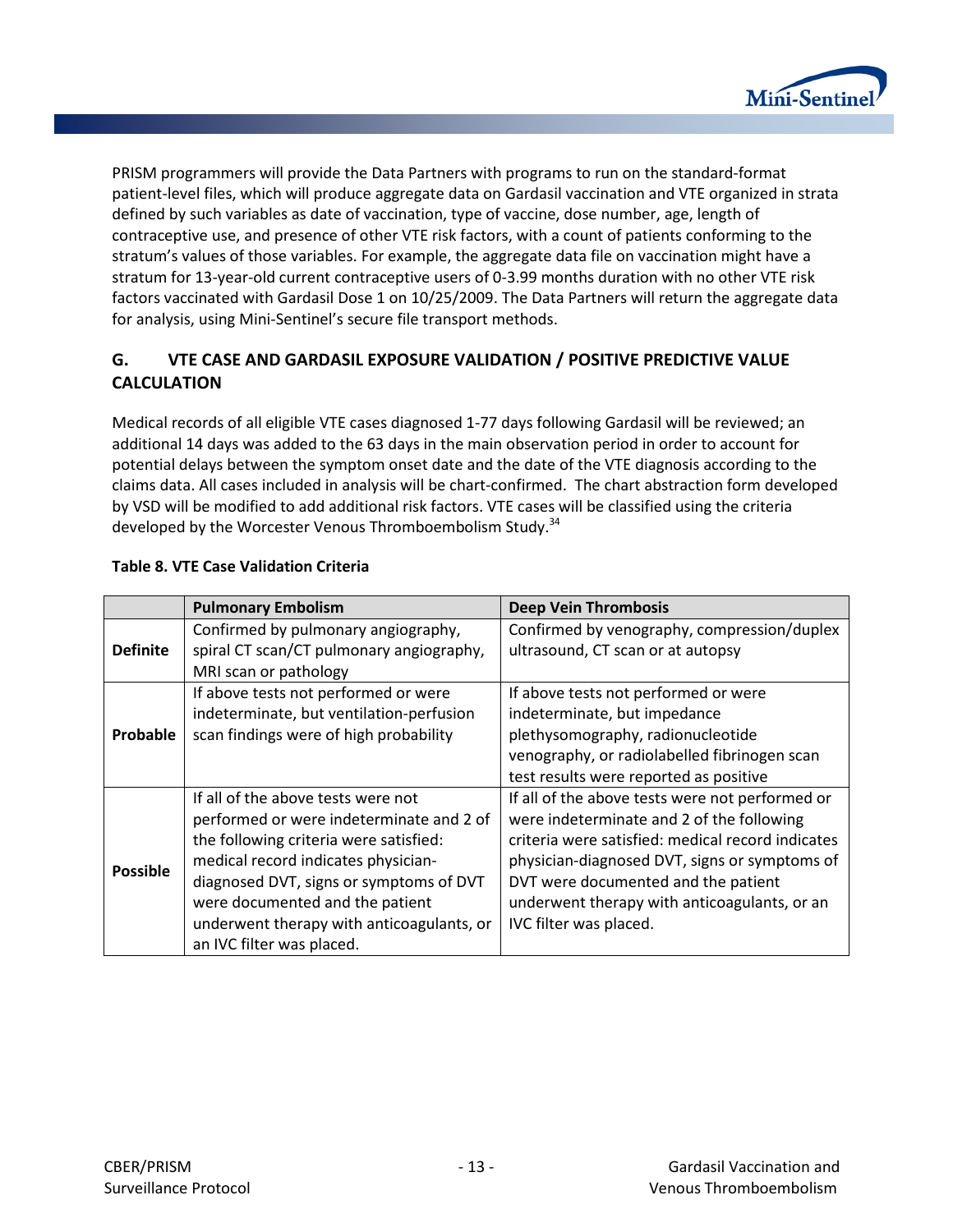

In addition, records likely to contain immunization information will be reviewed for vaccinated VTE cases in order to correctly identify Gardasil vaccine exposure. The record associated with the most recent dose prior to the VTE index date will be sought, to confirm or correct the vaccination timing, dose number, and type/manufacturer in the claims data. If no such record is available, the record associated with the subsequent dose will be sought, and so on. If available in the record obtained, immunization *history* will be extracted to help identify the number of the dose received prior to the VTE diagnosis. As the analyses are restricted to vaccinated cases, immunization records will not be sought for VTE cases who do not appear to have Gardasil vaccination in the prior 1-77 days in the electronic claims data.

In order to identify the cases and obtain the medical charts, we will send programs for the Data Partners to run on their uniform-format patient-level files. These programs will produce a report of the number and characteristics (e.g. age) of the cases and, for each case, a report listing the health care encounters occurring within a specified number of days of VTE. The reports will include information on clinical setting, actual diagnosis, date of the diagnosis, and Gardasil doses. Clinical investigators will rank the VTE-related encounters of each case, based on which seem likely to produce the most definitive diagnostic information, and return the ranked lists to the Data Partners. The Data Partners will then attach patient name, insurance member number, and provider name and address to the visits for which records are being requested.

Each Data Partner will identify a preferred vendor to create chart extracts. These chart extracts will consist of specific items to be photocopied or scanned by the vendor. Examples for VTE chart extracts include the admission note, hospitalization progress notes, discharge summary, surgical reports where epidural or general anesthesia lasted for at least 30 minutes occurring within 3 months of the index date (defined as the date of the first eligible code for VTE), and all diagnostic procedures. The chart review vendor will notify the facilities, obtain the charts, photocopy or scan the appropriate pages, and redact the record of all personal identifiers. Data Partners will have the option of reviewing the redacted records to ensure that redaction is complete. Redacted records will be sent to the Mini-Sentinel Coordinating Center for abstraction and review.

Initially, PRISM clinical investigators will review the VTE chart abstractions and classify the cases. Two clinical investigators will independently review 20 charts, blinded to the timing of vaccination and to the other reviewer's decision. Investigators will complete a round of case classification to enable refinement of the classification rules. If there are zero discrepancies between reviewers, then the review will continue to use a single reviewer for the remainder of cases and only "probable" or "possible" cases will be double-adjudicated. If there are any discrepancies among the 20 test cases, double review of each subsequent case will be required. Adjudication by another clinician will be arranged if deemed appropriate by FDA.

The self-controlled analyses will use the chart-confirmed cases and timing according to symptom onset dates. A sensitivity analysis will be conducted using cases classified as probable or possible, if these amount to more than 5% of the total number of confirmed cases that could be used in the analysis in question.

The positive predictive value of the VTE identification algorithm will be determined by dividing the number of VTE cases classified as definite by the total number of potential cases identified electronically for which VTE charts were obtained. The PPV will be calculated overall and stratified by such covariates as Data Partner and setting.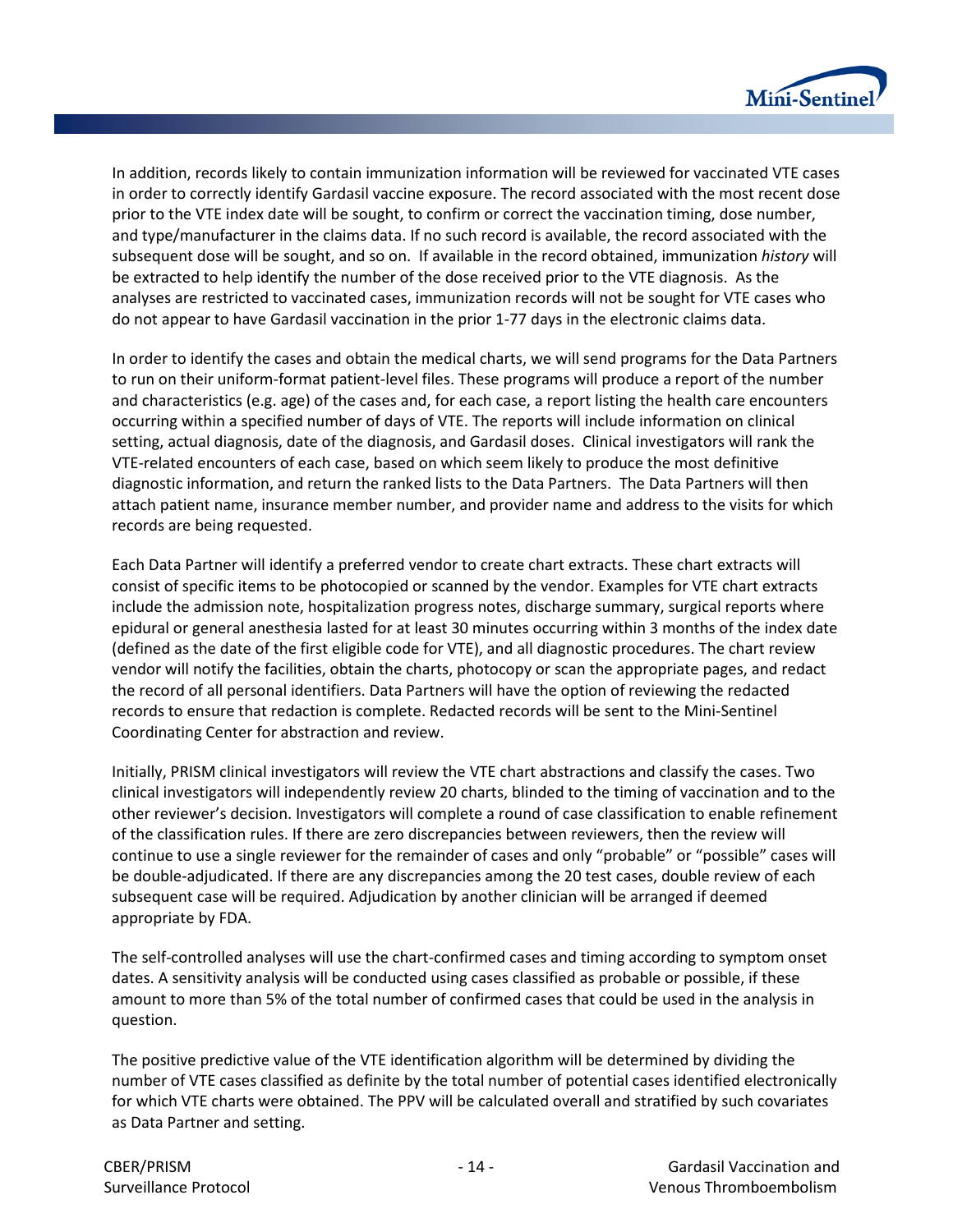

# <span id="page-18-0"></span>**IV. APPENDIX 1: CODES USED TO IDENTIFY SELECT VTE RISK FACTORS**

| Group          | Category                              | <b>Condition</b>                                                    | <b>Look back</b><br>from VTE<br><b>DX</b> | Code<br>type    | <b>Codes</b>                                                                |
|----------------|---------------------------------------|---------------------------------------------------------------------|-------------------------------------------|-----------------|-----------------------------------------------------------------------------|
|                | Primary<br>hypercoagulable            | Primary hypercoagulable<br>state                                    | Since<br>enrolled                         | ICD9DX          | 289.81                                                                      |
|                | state                                 | Sulfur bearing amino acid<br>metabolism disturbances                | <b>Since</b><br>enrolled                  | ICD9DX          | 270.4                                                                       |
| 1              | Coagulation<br>defects                | Congenital deficiency of<br>clotting factors<br>(dysfibrinogenemia) | Since<br>enrolled                         | ICD9DX          | 286.3                                                                       |
|                | Secondary<br>hypercoagulable<br>state | Secondary hypercoagulable<br>state                                  | 90 days                                   | ICD9DX          | 289.82                                                                      |
|                |                                       | Malignancy (except skin)                                            | 183 days                                  | ICD9DX          | 140.x-171.x, 174.x-208.x,                                                   |
|                |                                       | Chemotherapy                                                        | 183 days                                  | ICD9PX          | 99.25                                                                       |
|                | Cancer                                |                                                                     | 183 days                                  | ICD9DX          | V58.1x                                                                      |
|                |                                       | Radiation therapy                                                   | 183 days                                  | ICD9DX          | V58.0                                                                       |
|                |                                       |                                                                     |                                           | CPT4PX          | 20555                                                                       |
|                | Inflammatory<br>conditions            | Inflammatory bowel<br>disease                                       | Since<br>enrolled                         | ICD9DX          | 555.x, 556.x                                                                |
| $\overline{2}$ |                                       | Rheumatoid arthritis                                                | Since<br>enrolled                         | ICD9DX<br>CPTP2 | 714.x<br>0540F, 3455F - 3476F, 4187F,<br>4192F-4196F                        |
|                |                                       | Systemic lupus<br>erythematosis                                     | Since<br>enrolled                         | ICD9DX          | 695.4                                                                       |
|                | <b>Infection</b>                      | Sepsis                                                              | 60 days                                   | ICD9DX          | 003.1, 020.2, 022.3, 036.2,<br>038.x, 054.5, 449, 785.52,<br>995.91, 995.92 |
|                |                                       | Osteomyelitis                                                       | 60 days                                   | ICD9DX          | 003.24, 730.0x - 730.2x                                                     |
|                |                                       | Metabolic syndrome                                                  | Since<br>enrolled                         | ICD9DX          | 277.7                                                                       |
| 3              | Cardiovascular                        | Hyperlipidemia                                                      | Since<br>enrolled                         | ICD9DX          | 272.0-272.4                                                                 |
|                | conditions                            | Diabetes mellitus                                                   |                                           | ICD9DX          | 250.x                                                                       |
|                |                                       | Hypertension                                                        | Since<br>enrolled                         | ICD9DX          | $401.x - 405.x$                                                             |
| 4              | Cardiac                               | Congenital heart disease                                            | Since<br>enrolled                         | ICD9DX          | $745.x - 747.x$                                                             |
|                |                                       | Congestive heart failure                                            | Since<br>enrolled                         | ICD9DX          | 428.0                                                                       |
| 5              | <b>Venous</b><br>catheterization      | Central venous catheter                                             | 90 days                                   | CPT4PX          | 36481, 36500, 36556, 36558,<br>36561, 36563, 36565, 36566,                  |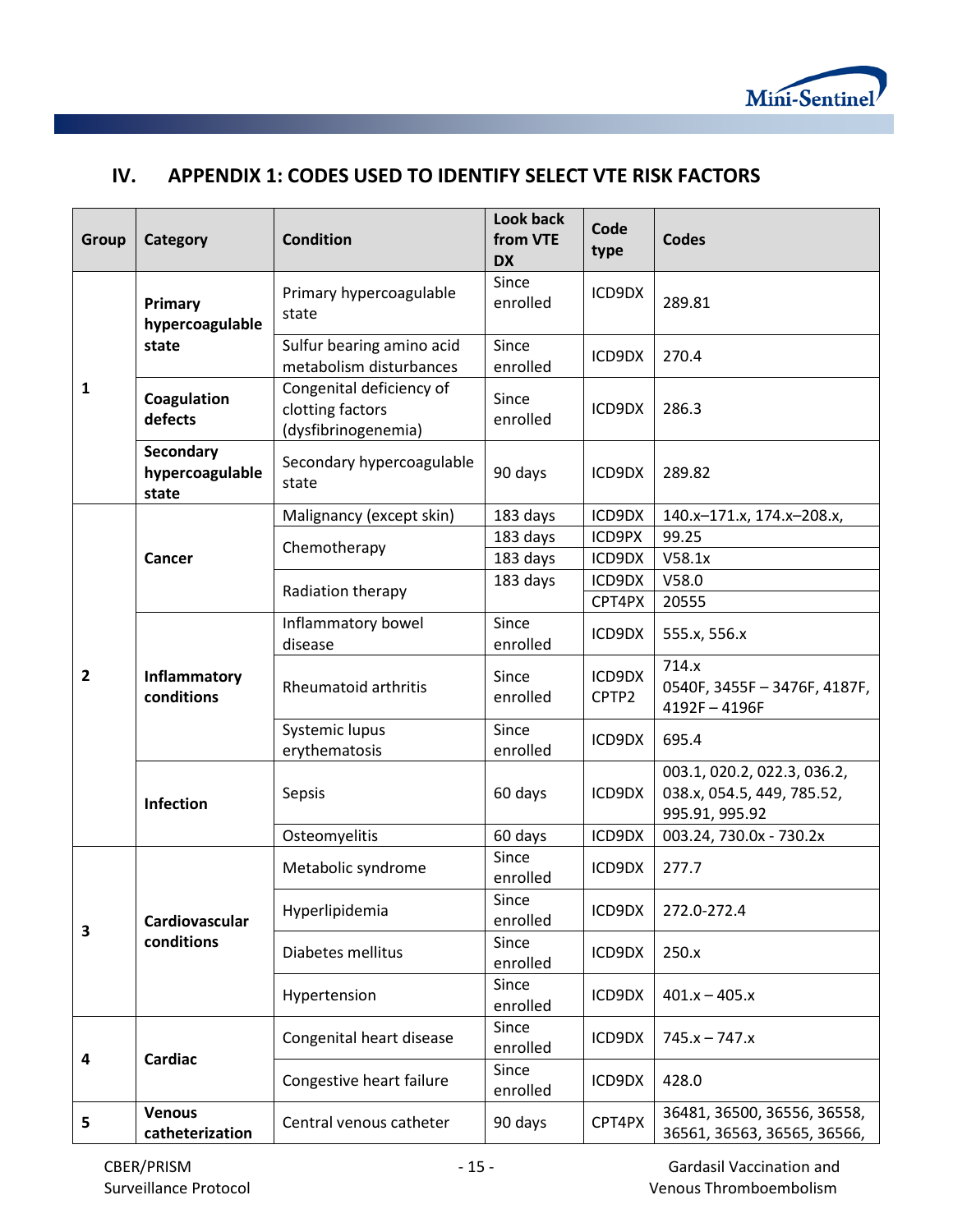

| Group | Category                        | <b>Condition</b>                                        | Look back<br>from VTE<br><b>DX</b> | Code<br>type     | <b>Codes</b>                                                                                     |
|-------|---------------------------------|---------------------------------------------------------|------------------------------------|------------------|--------------------------------------------------------------------------------------------------|
|       |                                 |                                                         |                                    |                  | 36569, 36571, 36575-36598                                                                        |
|       |                                 | Peripherally inserted<br>central catheter               | 90 days                            | ICD9PX           | 38.93                                                                                            |
|       |                                 | Central venous catheter<br>placement with guidance      | 90 days                            | ICD9PX           | 38.97                                                                                            |
|       |                                 | Lung, heart, liver, bone<br>marrow or hematopoietic     | 90 days                            | ICD9PX<br>ICD9DX | 33.5, 33.6, 37.51, 41.0x,<br>50.5x, 52.8x, 55.6x<br>V42.0, V42.1, V42.6, V42.7,<br>V42.81-V42.83 |
|       | <b>Transplant</b>               | stem cell, kidney, pancreas,<br>intestine               | 90 days                            | CPT4PX           | 32851-32854, 33935,<br>33945, 38340, 44133-44137,<br>47135, 48554, 50360, 50365,<br>50380        |
|       |                                 | Complications of<br>transplanted organ                  | 90 days                            | ICD9DX           | $996.81 - 996.86$                                                                                |
|       | <b>Immobility</b><br>conditions | Fracture of skull, spine and<br>trunk, lower limb       | 90 days                            | ICD9DX           | $800.x - 809.x$ , $820.x - 829.x$ ,<br>V54.13-V54.17, V54.23-<br>V54.27                          |
|       |                                 | Extracranial injury                                     | 90 days                            | ICD9DX           | 851.x-854.x, 861.x-869.x                                                                         |
|       |                                 | Crushing injury                                         | 90 days                            | ICD9DX           | $925.x - 929.x$                                                                                  |
|       |                                 | Burns (>10% body surface)                               | 30 days                            | ICD9DX           | $948.1 - 948.9$                                                                                  |
|       |                                 | Spinal cord injury                                      | 90 days                            | ICD9DX           | 952.x                                                                                            |
|       |                                 | Spina bifida                                            | Since<br>enrolled                  | ICD9DX           | 741.x                                                                                            |
|       |                                 | Paralysis                                               | Since<br>enrolled                  | ICD9DX           | 342.x-344.x                                                                                      |
|       |                                 | Casting: halo, hip spica,<br>long leg                   | 90 days                            | CPT4PX           | 29000, 29305, 29325, 29345,<br>29365                                                             |
|       |                                 | Renal exploration or<br>drainage                        |                                    |                  | 50010-50045                                                                                      |
|       |                                 | Repair of anomalous<br>vessels of kidney                |                                    |                  | 50100                                                                                            |
|       | <b>Open Urologic</b>            | Procedures of renal pelvis                              | 90 days                            | CPT4PX           | 50100-50135                                                                                      |
|       | <b>Surgery</b>                  | Nephrectomy                                             |                                    |                  | 50220-50240                                                                                      |
|       |                                 | Open surgical procedures<br>of the kidney               |                                    |                  | 50400-50540                                                                                      |
|       |                                 | Open repairs urinary<br>system                          |                                    |                  | 51800-51980                                                                                      |
|       |                                 | Nephrectomy                                             | 90 days                            | ICD9PX           | 55.4-55.5x                                                                                       |
|       |                                 | Myomectomy                                              |                                    |                  | 58140-58146                                                                                      |
|       | Open<br>Gynecologic             | Open procedures fallopian<br>tubes with/without ovaries | 90 days                            | CPT4PX           | 58700-58770                                                                                      |
|       | <b>Surgery</b>                  | Open procedure ovary                                    |                                    |                  | 58800-58925                                                                                      |

CBER/PRISM - 16 - CBER/PRISM - 16 - CBER/PRISM Surveillance Protocol and The Controller Controller Controller May be Venous Thromboembolism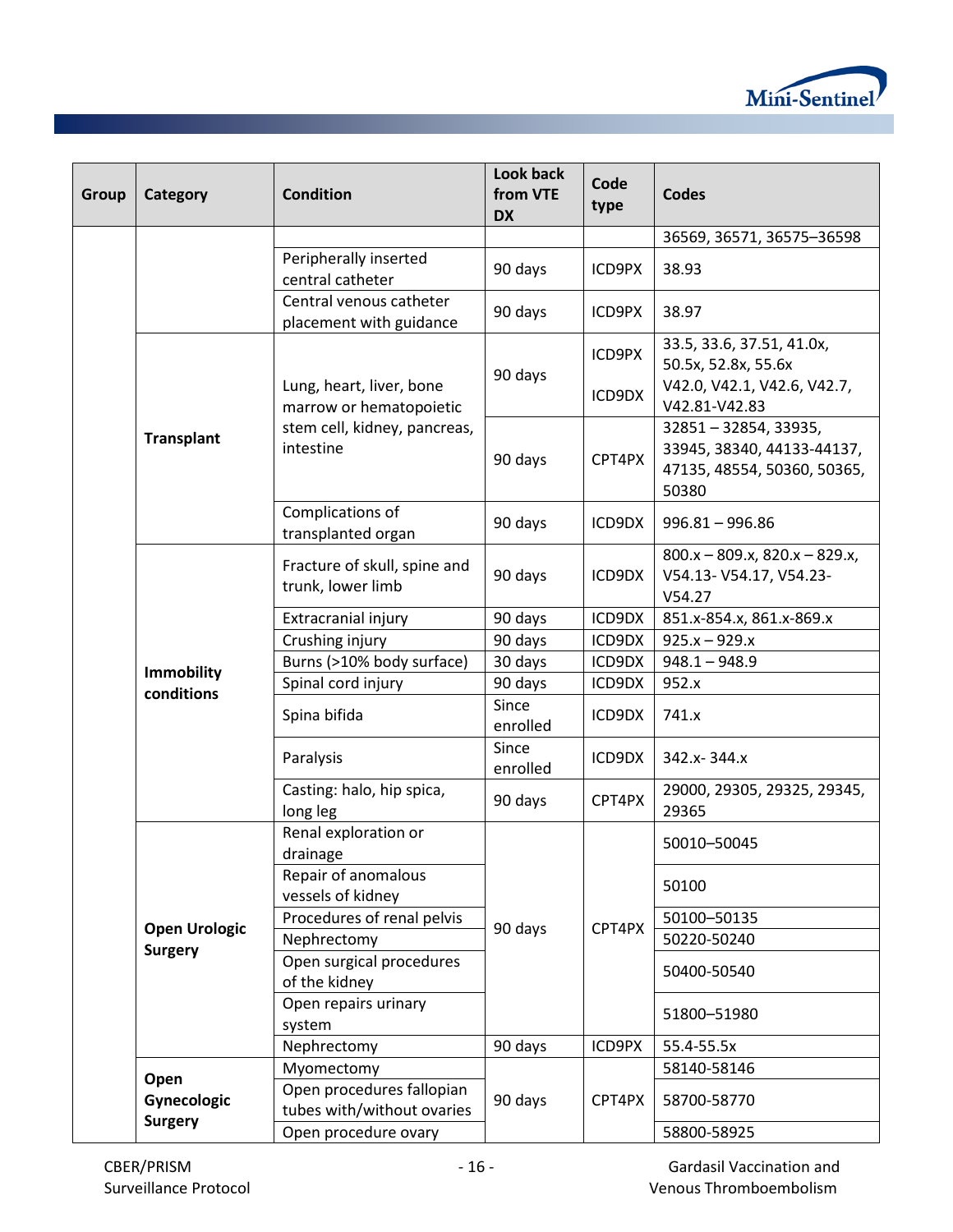

| Group | Category                 | <b>Condition</b>                                                  | Look back<br>from VTE<br><b>DX</b> | Code<br>type | <b>Codes</b>                                                                                    |
|-------|--------------------------|-------------------------------------------------------------------|------------------------------------|--------------|-------------------------------------------------------------------------------------------------|
|       |                          | Removal ovary                                                     |                                    |              |                                                                                                 |
|       |                          | with/without multiple                                             |                                    |              | 58940-58960                                                                                     |
|       |                          | procedures for malignancy                                         |                                    |              |                                                                                                 |
|       |                          | Tubal pregnancy,<br>hysterotomy procedures                        |                                    |              | 59100-59140                                                                                     |
|       |                          | Anesthesia for                                                    |                                    |              |                                                                                                 |
|       |                          | intraperitoneal procedures                                        |                                    |              |                                                                                                 |
|       |                          | in upper abdomen                                                  |                                    |              |                                                                                                 |
|       |                          | including laparoscopy;                                            |                                    |              | 00797                                                                                           |
|       |                          | gastric restrictive                                               |                                    |              |                                                                                                 |
|       |                          | procedure for morbid                                              |                                    |              |                                                                                                 |
|       |                          | obesity                                                           |                                    |              |                                                                                                 |
|       |                          | Laparoscopic gastric bypass<br>with small bowel resection         | 90 days                            | CPT4PX       | 43644, 43645                                                                                    |
|       | <b>Bariatric Surgery</b> | Laparoscopic bariatric<br>procedures                              |                                    |              | 43770-43775                                                                                     |
|       |                          | Open bariatric procedure                                          |                                    |              | 43842-43865                                                                                     |
|       |                          | for morbid obesity                                                |                                    |              |                                                                                                 |
|       |                          | <b>Bariatric procedures:</b>                                      |                                    |              |                                                                                                 |
|       |                          | removal, replacement,                                             |                                    |              | 43886-43888                                                                                     |
|       |                          | revision port components                                          |                                    |              |                                                                                                 |
|       |                          | <b>Bariatric procedures</b>                                       | 90 days                            | ICD9PX       | 43.7, 43.82, 43.89, 44.31,<br>44.38, 44.39, 44.5, 44.68,<br>44.69, 44.95-44.99, 45.51,<br>45.91 |
|       |                          | Enterolysis, enterectomy                                          |                                    |              | 44005, 44120-44128                                                                              |
|       |                          | Colon resection                                                   |                                    |              | 44139-44160                                                                                     |
|       |                          | Open repair procedures of                                         |                                    |              |                                                                                                 |
|       |                          | intestine                                                         |                                    |              | 44602-44680                                                                                     |
|       |                          | Open and transrectal                                              |                                    |              | 45000-45190                                                                                     |
|       |                          | procedures of rectum                                              |                                    |              |                                                                                                 |
|       |                          | Resection of anal fistula                                         |                                    |              | 46270-46320                                                                                     |
|       | Open                     | Anal repairs                                                      |                                    |              | 46700-46947                                                                                     |
|       | Gastrointestinal         | Hepatectomy                                                       | 90 days                            | CPT4PX       | 47120-47130                                                                                     |
|       | surgery                  | Open repair of liver                                              |                                    |              | 47300-47362                                                                                     |
|       |                          | Open procedures of the<br>pancreas                                |                                    |              | 48000-48548                                                                                     |
|       |                          | Exploratory and drainage<br>procedures: abdomen and<br>peritoneum |                                    |              | 49000-49081                                                                                     |
|       |                          | Resection of<br>presacreal/sacrrococcygeal<br>tumor               |                                    |              | 49215                                                                                           |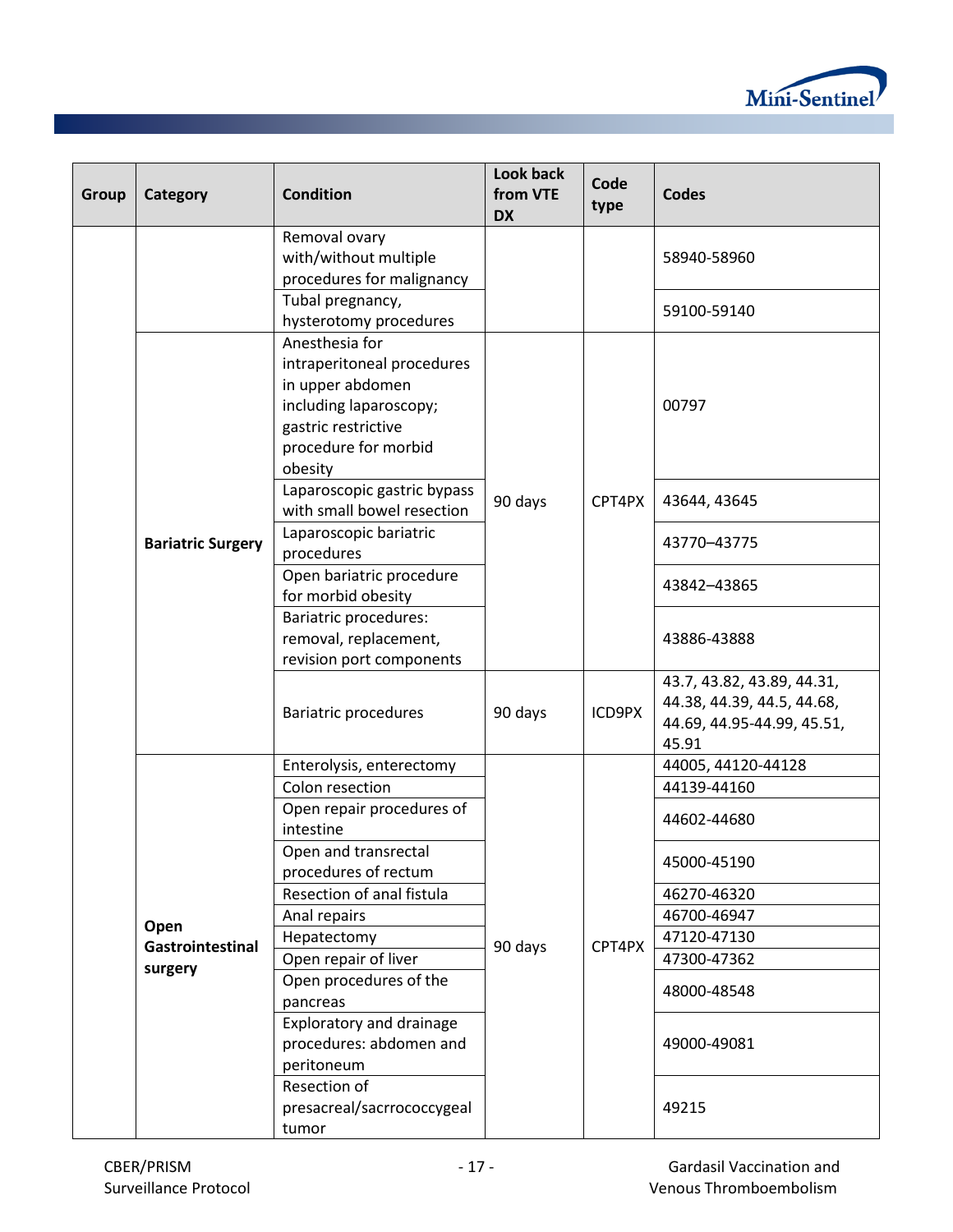

| Surgical repair abdominal<br>49900<br>wall<br>Open excision of large and<br>small intestine, total<br>45.6-45.9x<br>abdominal colectomy,<br>intestinal anastomosis<br>Other repair of intestine<br>46.7x<br>90 days<br>ICD9PX<br>Resection or repair of<br>48.4-48.99<br>rectum, repair of fistula<br>Hepatectomy, repair of<br>50.22, 50.3, 50.4, 50.6x<br>liver<br>54.11<br><b>Exploratory laparotomy</b><br>61304-61323, 61340-61530,<br>Craniectomy/craniotomy<br>61566, 61567<br>Lobectomy,<br>61537-61543<br>hemispherectomy<br>Craniotomy for<br>hypophysectomy, pituitary<br>61546<br>tumor<br>90 days<br>CPT4PX<br><b>Intracranial</b><br>Removal of foreign body<br>61570, 61571<br>neurosurgery<br>from brain<br>Surgical treatment of<br>arteriovenous<br>61680-61692, 61705 |  |
|------------------------------------------------------------------------------------------------------------------------------------------------------------------------------------------------------------------------------------------------------------------------------------------------------------------------------------------------------------------------------------------------------------------------------------------------------------------------------------------------------------------------------------------------------------------------------------------------------------------------------------------------------------------------------------------------------------------------------------------------------------------------------------------|--|
|                                                                                                                                                                                                                                                                                                                                                                                                                                                                                                                                                                                                                                                                                                                                                                                          |  |
|                                                                                                                                                                                                                                                                                                                                                                                                                                                                                                                                                                                                                                                                                                                                                                                          |  |
|                                                                                                                                                                                                                                                                                                                                                                                                                                                                                                                                                                                                                                                                                                                                                                                          |  |
|                                                                                                                                                                                                                                                                                                                                                                                                                                                                                                                                                                                                                                                                                                                                                                                          |  |
|                                                                                                                                                                                                                                                                                                                                                                                                                                                                                                                                                                                                                                                                                                                                                                                          |  |
|                                                                                                                                                                                                                                                                                                                                                                                                                                                                                                                                                                                                                                                                                                                                                                                          |  |
|                                                                                                                                                                                                                                                                                                                                                                                                                                                                                                                                                                                                                                                                                                                                                                                          |  |
|                                                                                                                                                                                                                                                                                                                                                                                                                                                                                                                                                                                                                                                                                                                                                                                          |  |
|                                                                                                                                                                                                                                                                                                                                                                                                                                                                                                                                                                                                                                                                                                                                                                                          |  |
|                                                                                                                                                                                                                                                                                                                                                                                                                                                                                                                                                                                                                                                                                                                                                                                          |  |
| malformation                                                                                                                                                                                                                                                                                                                                                                                                                                                                                                                                                                                                                                                                                                                                                                             |  |
| Surgical treatment brain<br>61697, 61700<br>aneurysm                                                                                                                                                                                                                                                                                                                                                                                                                                                                                                                                                                                                                                                                                                                                     |  |
| 90 days<br>ICD9PX<br>01.2x<br>Craniotomy, craniectomy                                                                                                                                                                                                                                                                                                                                                                                                                                                                                                                                                                                                                                                                                                                                    |  |
| Incision, bone cortex, pelvis<br>and/or hip (e.g.<br>26992<br>osteomyelitis or bone<br>abscess)                                                                                                                                                                                                                                                                                                                                                                                                                                                                                                                                                                                                                                                                                          |  |
| Procedures of bones and<br>27050-27071<br>joints of hip and pelvis                                                                                                                                                                                                                                                                                                                                                                                                                                                                                                                                                                                                                                                                                                                       |  |
| Radical resection of bone<br>27075-27078<br><b>Hip or lower</b><br>tumor of hip/pelvis                                                                                                                                                                                                                                                                                                                                                                                                                                                                                                                                                                                                                                                                                                   |  |
| 90 days<br>CPT4PX<br>extremity<br>Revision/reconstruction of<br>surgery<br>hip and pelvis (e.g. slipped<br>01214, 01215, 27097-27187<br>femoral epiphysis, hip<br>arthroplasty)                                                                                                                                                                                                                                                                                                                                                                                                                                                                                                                                                                                                          |  |
| Open treatment of<br>27202, 27215, 27217, 27218,<br>fracture/dislocation of<br>27226-27228, 27236, 27248,<br>hip/pelvis<br>27253, 27254, 27258, 27269<br>Knee arthroplasty<br>01402, 27437-27447, 27486,                                                                                                                                                                                                                                                                                                                                                                                                                                                                                                                                                                                 |  |

CBER/PRISM - 18 - 18 - CBER/PRISM - 18 - CBER/PRISM Surveillance Protocol and The Controller Controller Controller May be Venous Thromboembolism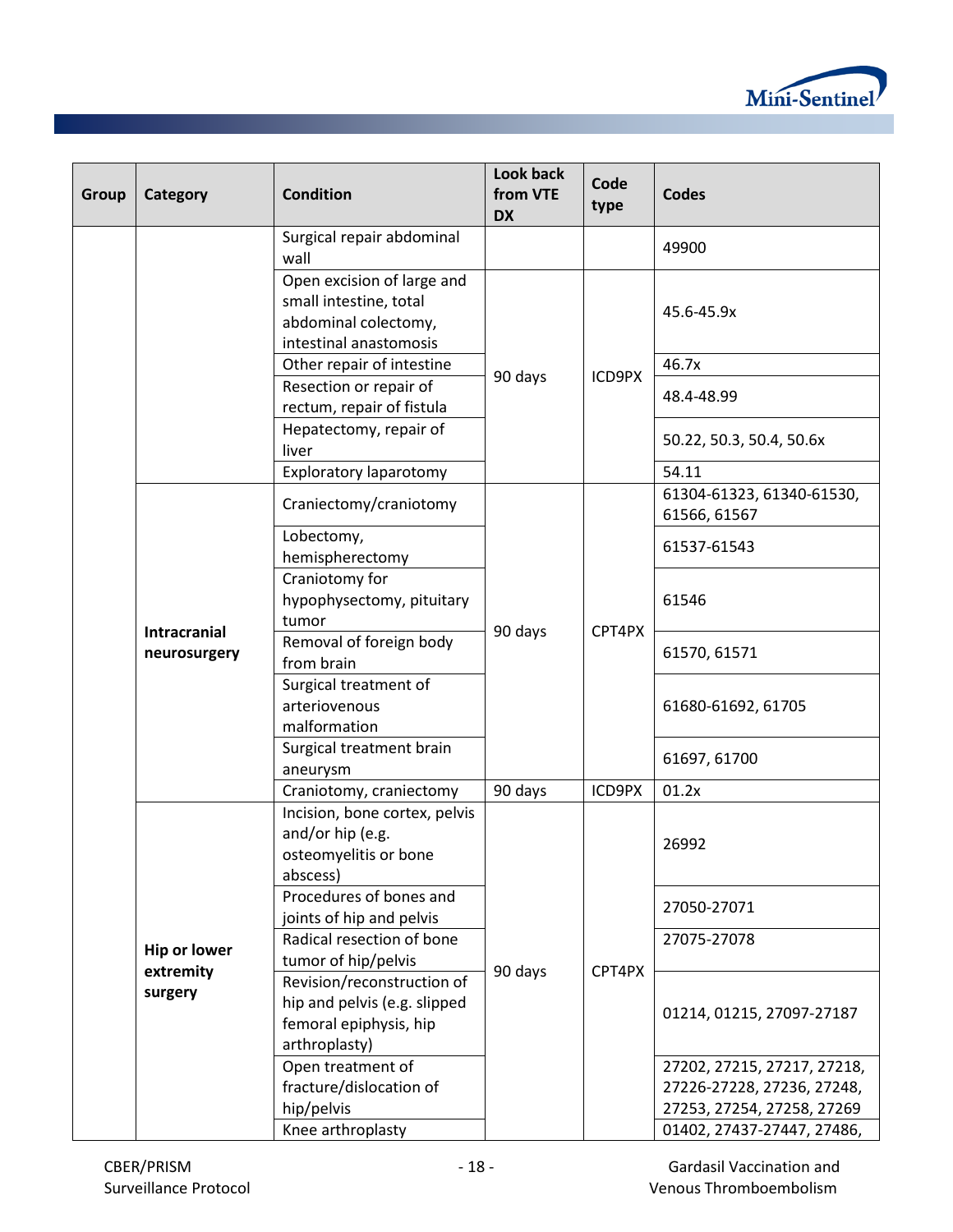

| Group                   | Category              | <b>Condition</b>                                      | <b>Look back</b><br>from VTE<br><b>DX</b> | Code<br>type     | <b>Codes</b>                             |
|-------------------------|-----------------------|-------------------------------------------------------|-------------------------------------------|------------------|------------------------------------------|
|                         |                       |                                                       |                                           |                  | 27487                                    |
|                         |                       | Open treatment of                                     |                                           |                  | 27506, 27507, 27511, 27513,              |
|                         |                       | fracture/dislocation of                               |                                           |                  | 27514, 27519, 27524, 27535,              |
|                         |                       | femur/knee                                            |                                           |                  | 27540, 27556, 27566                      |
|                         |                       | Revision of hip and knee                              |                                           |                  | $00.7 - 00.87$                           |
|                         |                       | replacement                                           |                                           |                  |                                          |
|                         |                       | Application of external                               |                                           |                  | 78.15, 78.17, 78.55, 78.57,              |
|                         |                       | fixator device (pins/wires,                           |                                           |                  | 79.15, 79.16, 79.26, 79.35,              |
|                         |                       | screws into bone), internal                           | 90 days                                   | ICD9PX           | 79.36, 79.5, 84.7x                       |
|                         |                       | fixation                                              |                                           |                  |                                          |
|                         |                       | Open reduction of                                     |                                           |                  | 79.85, 79.86                             |
|                         |                       | dislocation of hip or knee<br>Joint replacement lower |                                           |                  |                                          |
|                         |                       | extremity                                             |                                           |                  | 81.5x                                    |
|                         |                       | Partial resection vertebral                           |                                           |                  |                                          |
|                         |                       | component                                             |                                           |                  | 22100-22103                              |
|                         |                       | Spinal fusion: lateral                                |                                           |                  |                                          |
|                         |                       | extracavitary approach                                |                                           | CPT4PX           | 22532-22534                              |
|                         |                       | Spinal fusion: anterior and                           |                                           |                  |                                          |
|                         |                       | posterior approach                                    |                                           |                  | 22548-22632                              |
|                         |                       | Procedures to correct                                 | 90 days                                   |                  |                                          |
|                         |                       | anomalous spinal vertebrae                            |                                           |                  | 22800-22819                              |
|                         | <b>Spinal cord</b>    | Spinal instrumentation:                               |                                           |                  | 22840-22855                              |
|                         | surgery               | segmental/non-segmental                               |                                           |                  |                                          |
|                         |                       | Vertebral corpectomy                                  |                                           |                  | 63081-63091, 63101-63103,<br>63300-63308 |
|                         |                       | <b>Exploration and</b>                                |                                           |                  |                                          |
|                         |                       | decompression of spinal                               |                                           |                  | 03.0x                                    |
|                         |                       | canal structures                                      | 90 days                                   | ICD9PX           |                                          |
|                         |                       | Meningocele and                                       |                                           |                  | 03.5x                                    |
|                         |                       | myelomeningocele repair                               |                                           |                  |                                          |
|                         |                       | Spinal fusion                                         |                                           |                  | 81.0x, 81.6 - 81.64                      |
| 6                       | Pregnancy             | Pregnancy and postpartum                              | Variable                                  |                  | See Appendix 2                           |
| $\overline{\mathbf{z}}$ | Sickle cell<br>anemia | Sickle cell anemia                                    | Since<br>enrolled                         | ICD9DX           | 282.6, 282.41, 282.42                    |
|                         |                       |                                                       | 365 days                                  | ICD9DX           | 278.0*, V85.3*, V85.4*,                  |
| 8                       | Overweight            | Overweight and obesity                                |                                           |                  | V85.54                                   |
|                         |                       |                                                       | 365 days                                  | ICD9DX           | 278.02-278.09                            |
| 9                       | Renal                 | Nephrotic syndrome                                    | Since<br>enrolled                         | ICD9DX           | 581.x                                    |
| 10                      | <b>Tobacco use</b>    |                                                       | Since                                     | ICD9DX           | V15.82                                   |
|                         |                       | Tobacco use                                           | enrolled                                  | CPT <sub>2</sub> | 4004F                                    |
|                         |                       |                                                       | Since                                     | ICD9DX           | 305.1, 649.0x, 989.84                    |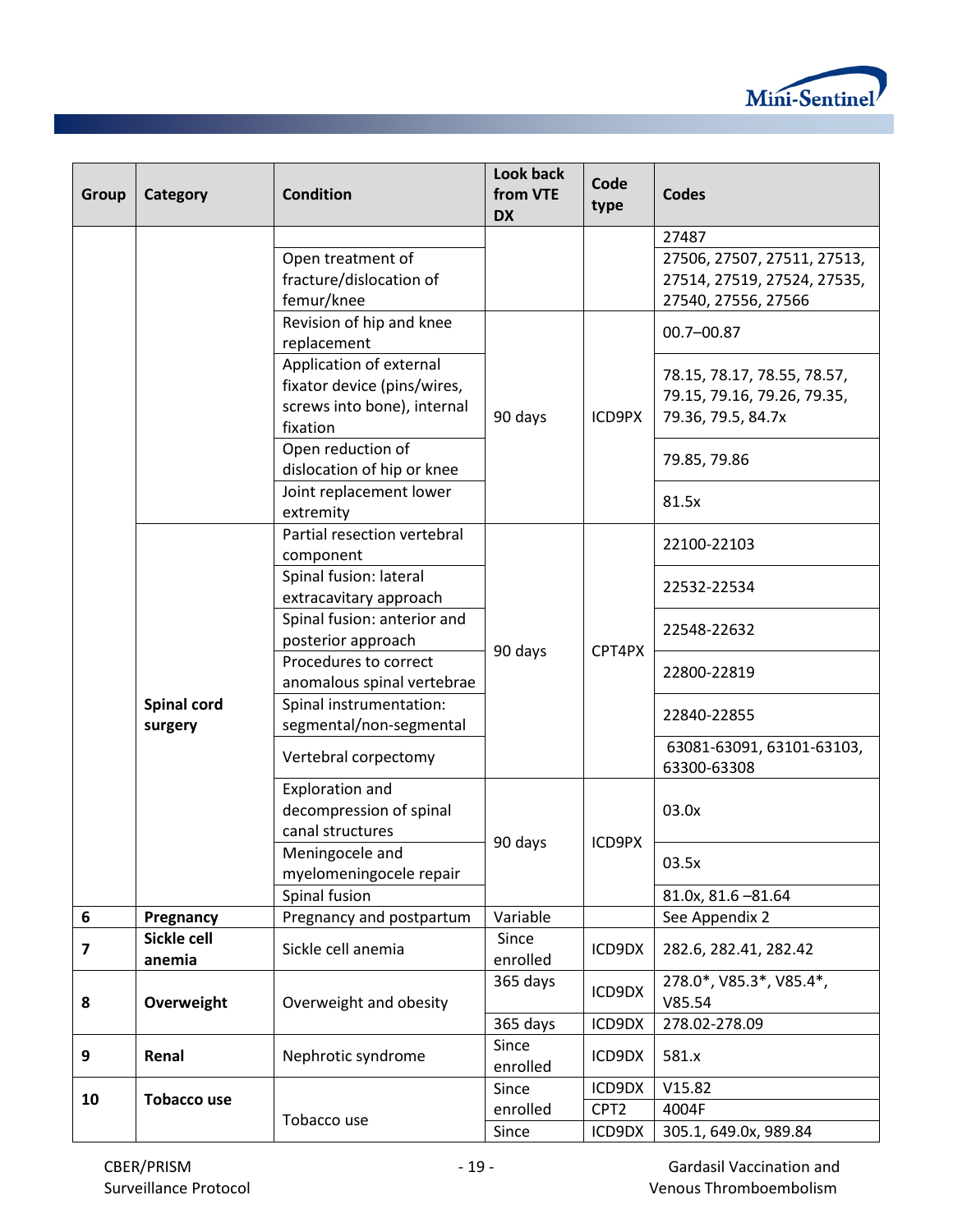

| Group | Category | <b>Condition</b> | Look back<br>from VTE<br><b>DX</b> | Code<br>type     | Codes                       |
|-------|----------|------------------|------------------------------------|------------------|-----------------------------|
|       |          |                  | enrolled                           | CPT4PX           | 99406, 99407                |
|       |          |                  |                                    | CPT <sub>2</sub> | 1034F, 1035F, 4000F, 4001F  |
|       |          |                  |                                    |                  | D1320, G0436 - G0437,       |
|       |          |                  |                                    | <b>HCPCS</b>     | G8688, G8692, G9016, S4995, |
|       |          |                  |                                    |                  | S9075, S9453                |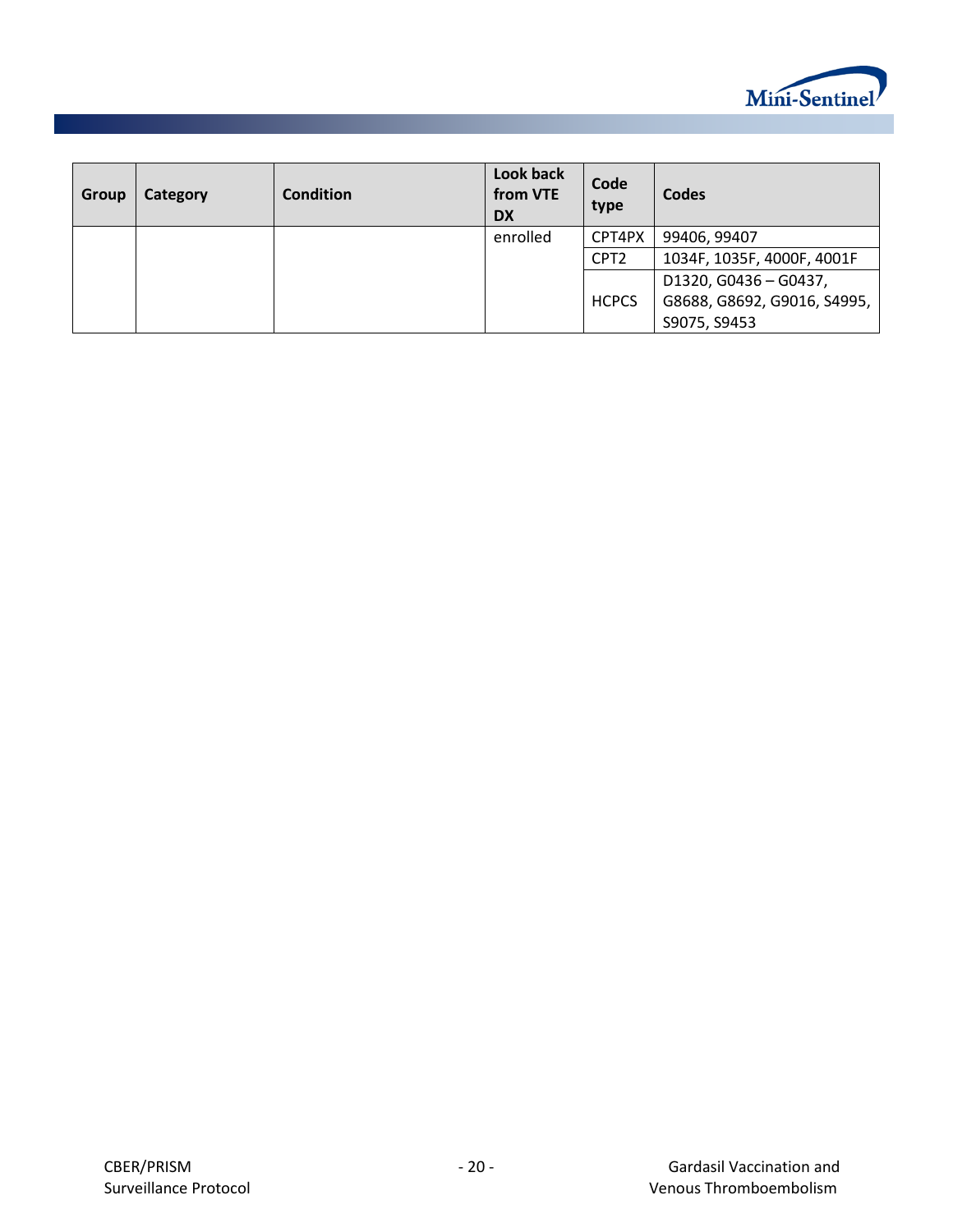

# <span id="page-24-0"></span>**V. APPENDIX 2: CODES USED TO IDENTIFY PREGNANCY AND THE POST-PARTUM PERIOD AS A RISK FACTOR FOR VTE**

| <b>Category</b> | ICD9   | <b>Description</b>                                                                     | <b>Period after</b> | First-in-X-days |
|-----------------|--------|----------------------------------------------------------------------------------------|---------------------|-----------------|
|                 |        |                                                                                        | <b>VTE onset</b>    | criterion       |
| Stillborn       | 656.01 | Papyraceous fetus, delivered, with or without<br>antepartum condition                  | $-42-280$           | 280             |
| Stillborn       | 656.4  | Intrauterine death affecting management of mother                                      | $-42-280$           | 280             |
| Stillborn       | 656.40 | Intrauterine death affecting management of mother<br>unspecified as to episode of care | $-42-280$           | 280             |
| Stillborn       | 656.41 | Intrauterine death affecting management of mother<br>delivered                         | $-42-280$           | 280             |
| Stillborn       | 656.43 | Intrauterine death affecting management of mother<br>antepartum                        | $-42-280$           | 280             |
| Stillborn       | 768.0  | Fetal death from asphyxia or anoxia before onset of<br>labor or at unspecified time    | $-42-280$           | 280             |
| Stillborn       | 768.1  | Fetal death from asphyxia or anoxia during labor                                       | $-42-280$           | 280             |
| Prenatal care   | $V22*$ | Supervision of normal pregnancy                                                        | $-266 - 56$         | 280             |
| Prenatal care   | $V23*$ | Supervision of high risk pregnancy                                                     | $-266 - 56$         | 280             |
| Stillborn       | V27.1  | Mother with single stillborn                                                           | $-42-280$           | 280             |
| Stillborn       | V27.3  | Mother with twins one liveborn and one stillborn                                       | $-42-280$           | 280             |
| Stillborn       | V27.4  | Mother with twins both stillborn                                                       | $-42-280$           | 280             |
| Stillborn       | V27.6  | Mother with other multiple birth some liveborn                                         | $-42-280$           | 280             |
| Stillborn       | V27.7  | Mother with other multiple birth all stillborn                                         | $-42-280$           | 280             |
| Stillborn       | $V32*$ | Twin birth mate stillborn                                                              | $-42-280$           | 280             |
| Stillborn       | $V35*$ | Other multiple birth (three or more) mates all stillborn                               | $-42-280$           | 280             |
| Stillborn       | $V36*$ | Other multiple birth (three or more) mates liveborn and<br>stillborn                   | $-42-280$           | 280             |
| Preterm         | 644.2* | Early onset of delivery delivered with or without<br>antepartum condition              | $-42-258$           | 280             |
| Delivery        | 650*   | Normal delivery                                                                        | $-42-280$           | 280             |
| Delivery        | 669.5* | Forceps or vacuum extractor delivery without mention<br>of indication                  | $-42-280$           | 280             |
| Delivery        | 669.6* | Breech extraction without mention of indication                                        | $-42-280$           | 280             |
| Delivery        | 669.7* | Cesarean delivery without mention of indication                                        | $-42-280$           | 280             |
| Delivery        | $V24*$ | Postpartum care and examination                                                        | $-42-280$           | 280             |
| Delivery        | V27.0  | Mother with single liveborn                                                            | $-42-280$           | 280             |
| Delivery        | V27.2  | Mother with twins both liveborn                                                        | $-42-280$           | 280             |
| Delivery        | V27.5  | Mother with other multiple birth all liveborn                                          | $-42-280$           | 280             |
| Delivery        | V27.9  | Mother with unspecified outcome of delivery                                            | $-42-280$           | 280             |
| Delivery        | $V30*$ | Single liveborn                                                                        | $-42-280$           | 280             |
| Delivery        | $V31*$ | Twin birth mate liveborn                                                               | $-42-280$           | 280             |
| <b>Delivery</b> | $V33*$ | Twin birth unspecified whether mate liveborn or<br>stillborn                           | $-42-280$           | 280             |
| Delivery        | $V34*$ | Other multiple birth (three or more) mates all liveborn                                | $-42-280$           | 280             |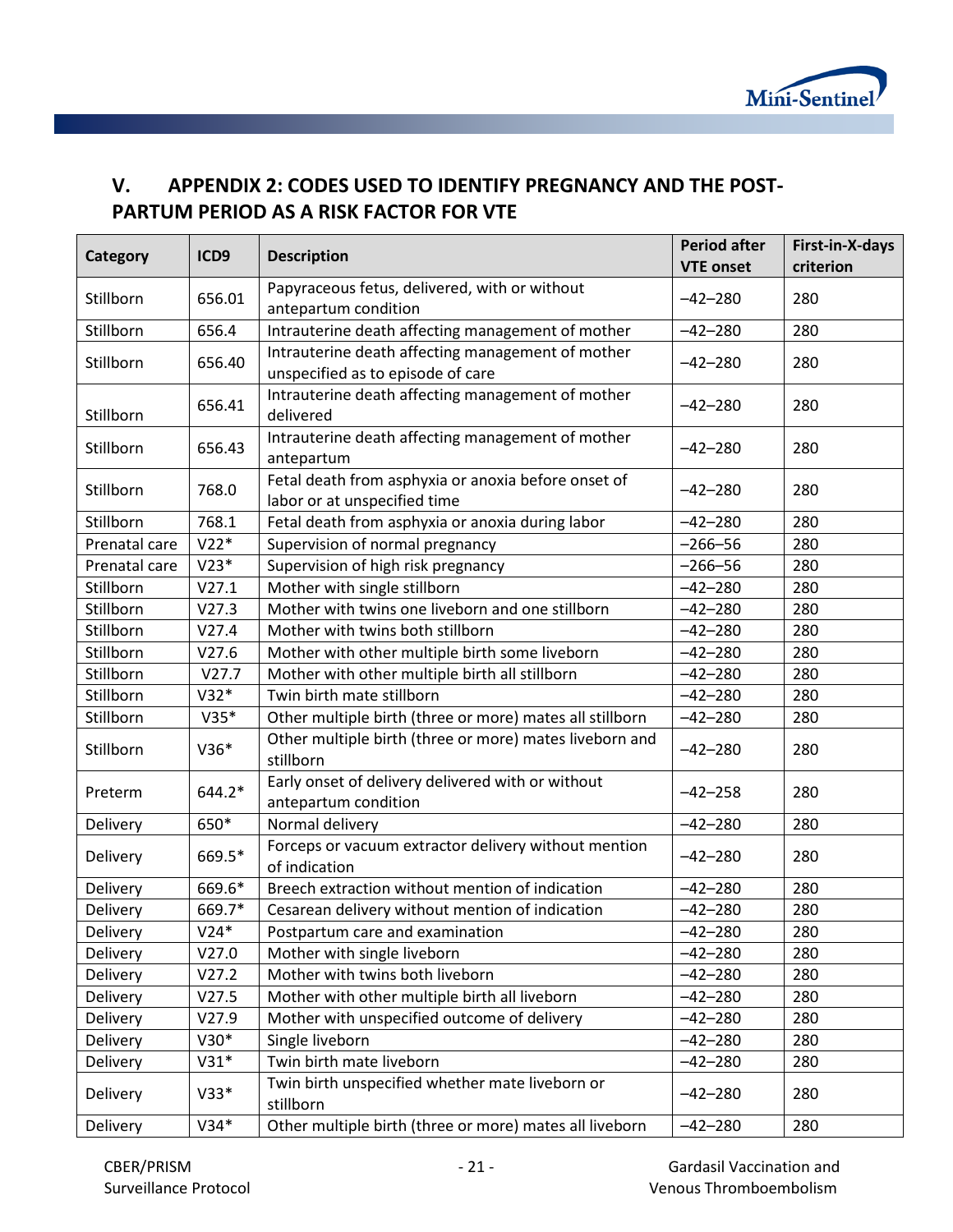

| Category   | ICD <sub>9</sub> | <b>Description</b>                                                                      | <b>Period after</b><br><b>VTE onset</b> | First-in-X-days<br>criterion |
|------------|------------------|-----------------------------------------------------------------------------------------|-----------------------------------------|------------------------------|
| Delivery   | $V37*$           | Other multiple birth (three or more) unspecified<br>whether mates liveborn or stillborn | $-42-280$                               | 280                          |
| Delivery   | $V39*$           | Liveborn unspecified whether single twin or multiple                                    | $-42-280$                               | 280                          |
| SAB        | 632*             | Missed abortion                                                                         | $0 - 105$                               | 105                          |
| SAB        | 634*             | Spontaneous abortion                                                                    | $0 - 105$                               | 105                          |
| TAB        | 635*             | Legally induced abortion                                                                | $0 - 105$                               | 105                          |
| <b>TAB</b> | 636*             | Illegal abortion                                                                        | $0 - 105$                               | 105                          |
| <b>TAB</b> | 637*             | Unspecified abortion                                                                    | $0 - 105$                               | 105                          |
| TAB        | 640.01           | Threatened abortion delivered                                                           | $0 - 105$                               | 105                          |
| SAB        | 640.81           | Other specified hemorrhage in early pregnancy<br>delivered                              | $0 - 105$                               | 105                          |
| SAB        | 640.91           | Unspecified hemorrhage in early pregnancy delivered                                     | $0 - 105$                               | 105                          |

TAB – therapeutic abortion, SAB – spontaneous abortion

| Category | CPT4/<br><b>ICD9PX</b> | <b>Description</b>                                                                                                         | <b>Period after</b><br><b>VTE onset</b> | First-in-X-days<br>criterion |
|----------|------------------------|----------------------------------------------------------------------------------------------------------------------------|-----------------------------------------|------------------------------|
| Delivery | 01960                  | Anesthesia for vaginal delivery only                                                                                       | $-42-280$                               | 280                          |
| Delivery | 01961                  | Anesthesia for cesarean delivery only                                                                                      | $-42-280$                               | 280                          |
| Delivery | 01962                  | Anesthesia for urgent hysterectomy following delivery                                                                      | $-42-280$                               | 280                          |
| Delivery | 01963                  | Anesthesia for cesarean hysterectomy without any labor<br>analgesia/anesthesia care                                        | $-42-280$                               | 280                          |
| Delivery | 01967                  | Neuraxial labor anesthesia/analgesia for planned vaginal<br>delivery                                                       | $-42-280$                               | 280                          |
| Delivery | 01968                  | Anesthesia for cesarean delivery following neuraxial<br>labor analgesia/anesthesia                                         | $-42-280$                               | 280                          |
| Delivery | 01969                  | Anesthesia for cesarean hysterectomy following<br>neuraxial labor analgesia/anesthesia                                     | $-42-280$                               | 280                          |
| Delivery | 59400                  | Routine obstetric care including antepartum car, vaginal<br>delivery, postpartum care                                      | $-42-280$                               | 280                          |
| Delivery | 59409                  | Vaginal delivery only                                                                                                      | $-42-280$                               | 280                          |
| Delivery | 59410                  | Vaginal delivery including postpartum care                                                                                 | $-42-280$                               | 280                          |
| Delivery | 59510                  | Routine obstetric care including antepartum car,<br>cesarean delivery, postpartum care                                     | $-42-280$                               | 280                          |
| Delivery | 59514                  | Cesarean delivery only                                                                                                     | $-42-280$                               | 280                          |
| Delivery | 59515                  | Cesarean delivery, including postpartum care                                                                               | $-42-280$                               | 280                          |
| Delivery | 59610                  | Routine obstetric care including antepartum care,<br>vaginal delivery, postpartum care, after previous<br>cesarean section | $-42-280$                               | 280                          |
| Delivery | 59612                  | Vaginal delivery only after previous cesarean section                                                                      | $-42-280$                               | 280                          |
| Delivery | 59614                  | Vaginal delivery after previous cesarean section,<br>including postpartum care                                             | $-42-280$                               | 280                          |
| Delivery | 59618                  | Routine obstetric care including antepartum care,<br>vaginal delivery, postpartum care, after previous<br>cesarean section | $-42-280$                               | 280                          |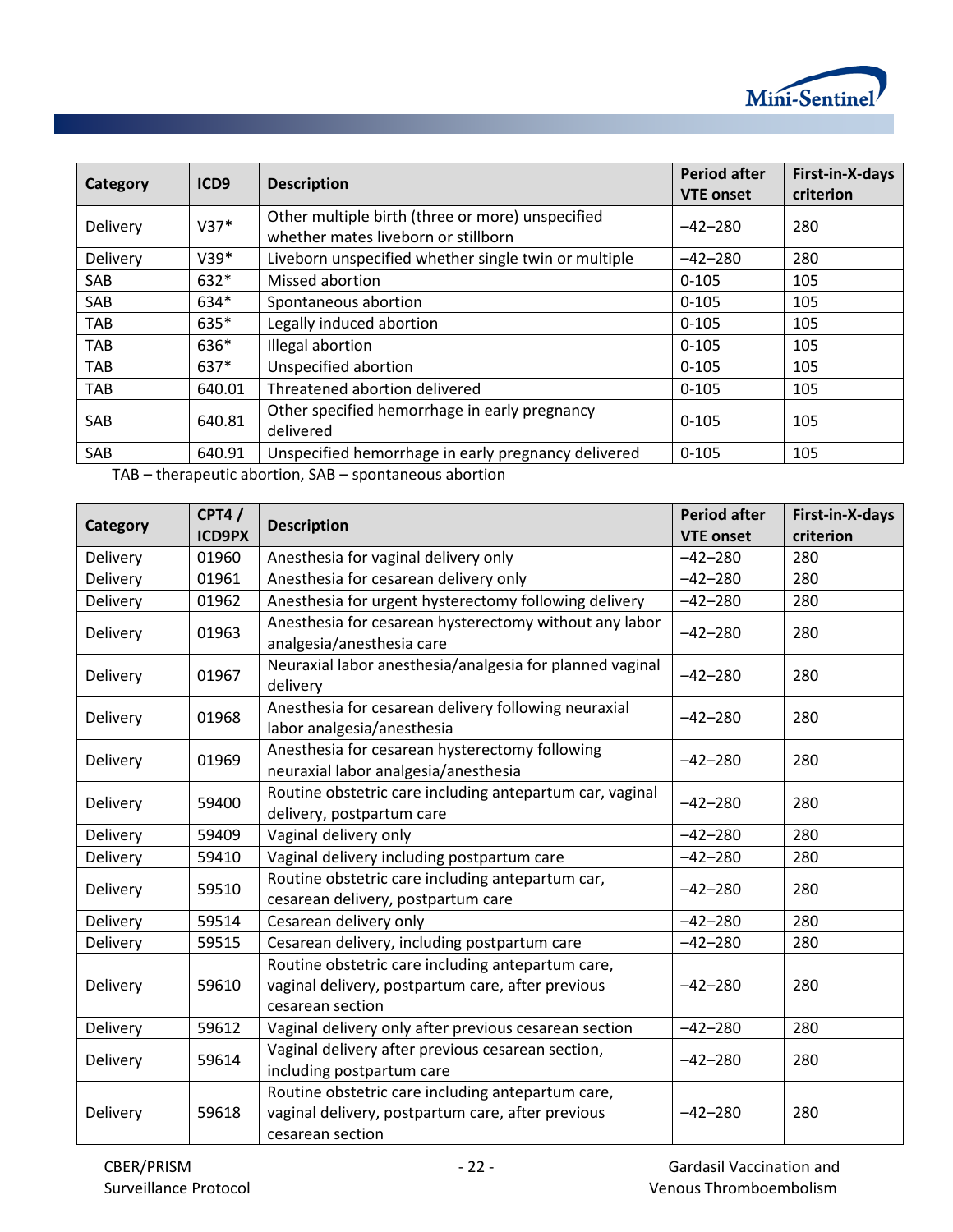

| Category   | CPT4/<br><b>ICD9PX</b>              | <b>Description</b>                                                                                                                         | <b>Period after</b><br><b>VTE onset</b> | First-in-X-days<br>criterion |
|------------|-------------------------------------|--------------------------------------------------------------------------------------------------------------------------------------------|-----------------------------------------|------------------------------|
| Delivery   | 59620                               | Cesarean delivery only after previous cesarean section                                                                                     | $-42-280$                               | 280                          |
| Delivery   | 59622                               | Cesarean delivery previous cesarean section, including<br>postpartum care                                                                  | $-42-280$                               | 280                          |
| Delivery   | $72*$                               | Forceps, vacuum, and breech delivery                                                                                                       | $-42-280$                               | 280                          |
| Delivery   | $73*$                               | Other procedures including or assisting delivery                                                                                           | $-42-280$                               | 280                          |
| Delivery   | $74.0 -$<br>74.2,<br>74.4,<br>74.99 | Cesarean section and removal of fetus                                                                                                      | $-42-280$                               | 280                          |
| SAB        | 01965                               | Anesthesia for incomplete or missed abortion<br>procedures                                                                                 | $0 - 105$                               | 105                          |
| SAB        | 59812                               | Treatment of incomplete abortion, any trimester,<br>completed surgically                                                                   | $0 - 105$                               | 105                          |
| SAB        | 59820                               | Treatment of missed abortion, completed surgically; first<br>trimester                                                                     | $0 - 105$                               | 105                          |
| SAB        | 59821                               | Treatment of missed abortion, completed surgically;<br>second trimester                                                                    | $0 - 105$                               | 105                          |
| TAB        | 59840                               | Induced abortion, by dilation and curettage                                                                                                | $0 - 105$                               | 105                          |
| <b>TAB</b> | 59841                               | Induced abortion, by dilation and excavation                                                                                               | $0 - 105$                               | 105                          |
| TAB        | 59850                               | Induced abortion, by 1 or more intra-amniotic injections                                                                                   | $0 - 105$                               | 105                          |
| <b>TAB</b> | 59851                               | Induced abortion, by 1 or more intra-amniotic injections<br>with dilation and curettage and/or evacuation                                  | $0 - 105$                               | 105                          |
| <b>TAB</b> | 59852                               | Induced abortion, by 1 or more intra-amniotic injections<br>with hysterotomy                                                               | $0 - 105$                               | 105                          |
| <b>TAB</b> | 59855                               | Induced abortion, by 1 or more vaginal suppositories<br>with or without cervical dilation                                                  | $0 - 105$                               | 105                          |
| <b>TAB</b> | 59856                               | Induced abortion, by 1 or more vaginal suppositories<br>with or without cervical dilation with dilation and<br>curettage and/or evacuation | $0 - 105$                               | 105                          |
| <b>TAB</b> | 59857                               | Induced abortion, by 1 or more vaginal suppositories<br>with or without cervical dilation with hysterotomy                                 | $0 - 105$                               | 105                          |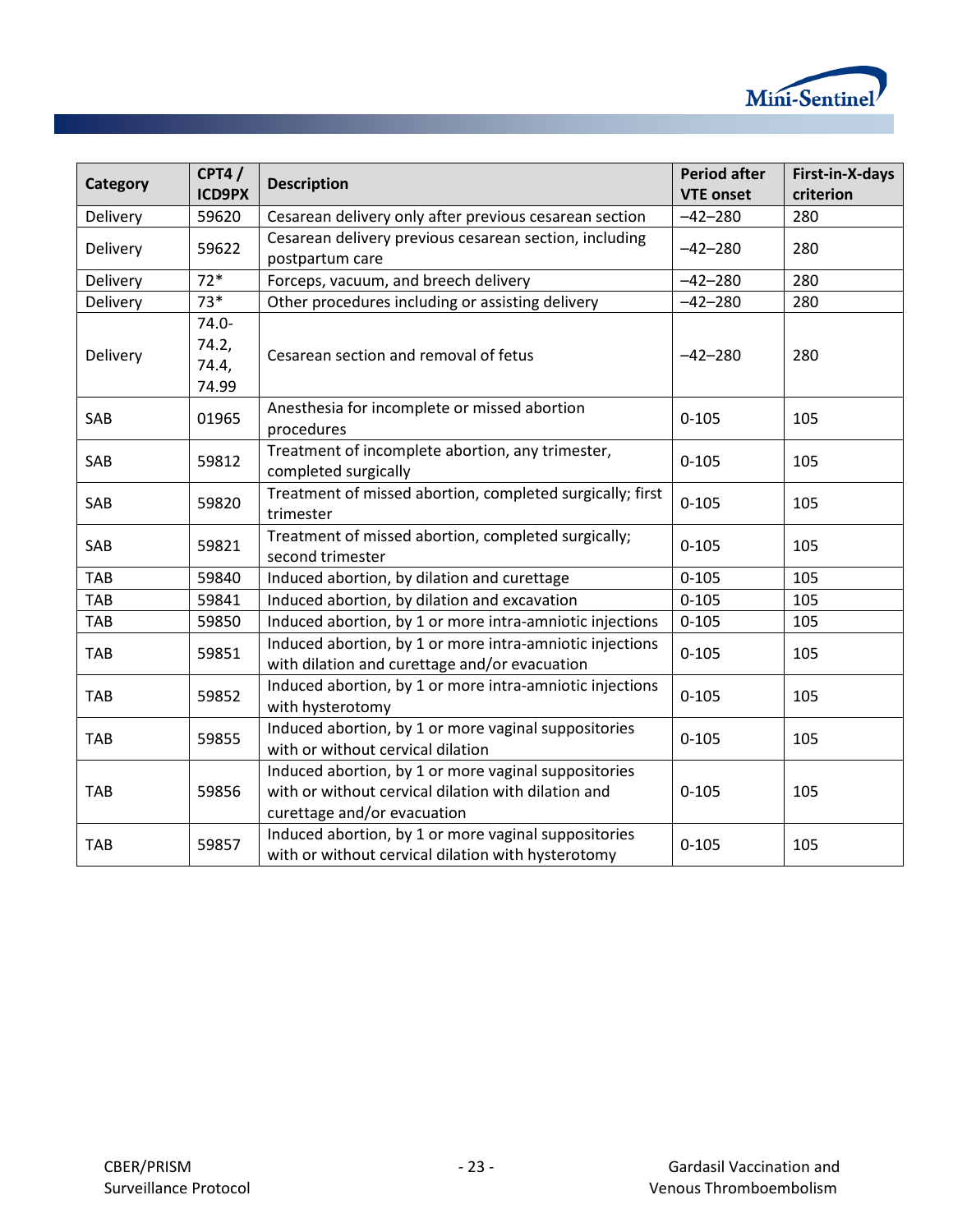

# <span id="page-27-0"></span>**VI. APPENDIX 3: CODES USED TO IDENTIFY VTE**

| ICD9     |    | <b>Description</b>                                                                    |
|----------|----|---------------------------------------------------------------------------------------|
| $415.1*$ |    |                                                                                       |
| 415.1    |    | Pulmonary embolism and infarction                                                     |
| 415.11   |    | latrogenic pulmonary embolism and infarction                                          |
| 415.12   |    | Septic pulmonary embolism                                                             |
| 415.19   |    | Other pulmonary embolism and infarction                                               |
|          |    |                                                                                       |
| 451.*    |    |                                                                                       |
| 451      |    | Phlebitis and thrombophlebitis                                                        |
| 451.0    |    | Phlebitis and thrombophlebitis of superficial vessels of lower extremities            |
| 451.1    |    | Phlebitis and thrombophlebitis of deep veins of lower extremities                     |
| 451.11   |    | Phlebitis and thrombophlebitis of femoral vein (deep) (superficial)                   |
| 451.19   |    | Phlebitis and thrombophlebitis of other                                               |
| 451.2    |    | Phlebitis and thrombophlebitis of lower extremities unspecified                       |
| 451.8    |    | Phlebitis and thrombophlebitis of other sites                                         |
| 451.81   |    | Phlebitis and thrombophlebitis of iliac vein                                          |
| 451.82   |    | Phlebitis and thrombophlebitis of superficial veins of upper extremities              |
| 451.83   |    | Phlebitis and thrombophlebitis of deep veins of upper extremities                     |
| 451.84   |    | Phlebitis and thrombophlebitis of upper extremities unspecified                       |
| 451.89   |    | Phlebitis and thrombophlebitis of other sites                                         |
| 451.9    |    | Phlebitis and thrombophlebitis of unspecified site                                    |
|          |    |                                                                                       |
| 453.*    |    |                                                                                       |
| 453      |    | Other venous embolism and thrombosis                                                  |
| 453.0    |    | Budd-Chiari syndrome                                                                  |
| 453.1    |    | Thrombophlebitis migrans                                                              |
| 453.2    |    | Embolism and thrombosis of inferior vena cava                                         |
| 453.3    |    | Embolism and thrombosis of renal vein                                                 |
| 453.4    |    | Acute venous embolism and thrombosis of deep vessels of lower extremity               |
| 453.40   |    | Acute venous embolism and thrombosis of unspecified deep vessels of lower extremity   |
| 453.41   |    | Acute venous embolism and thrombosis of deep vessels of proximal lower extremity      |
| 453.42   |    | Acute venous embolism and thrombosis of deep vessels of distal lower extremity        |
| 453.5    | 83 | Chronic venous embolism and thrombosis of deep vessels of lower extremity             |
| 453.50   | m  | Chronic venous embolism and thrombosis of unspecified deep vessels of lower extremity |
| 453.51   | 89 | Chronic venous embolism and thrombosis of deep vessels of proximal lower extremity    |
| 453.52   | M  | Chronic venous embolism and thrombosis of deep vessels of distal lower extremity      |
| 453.6    |    | Venous embolism and thrombosis of superficial vessels of lower extremity              |
| 453.7    |    | Chronic venous embolism and thrombosis of other specified vessels                     |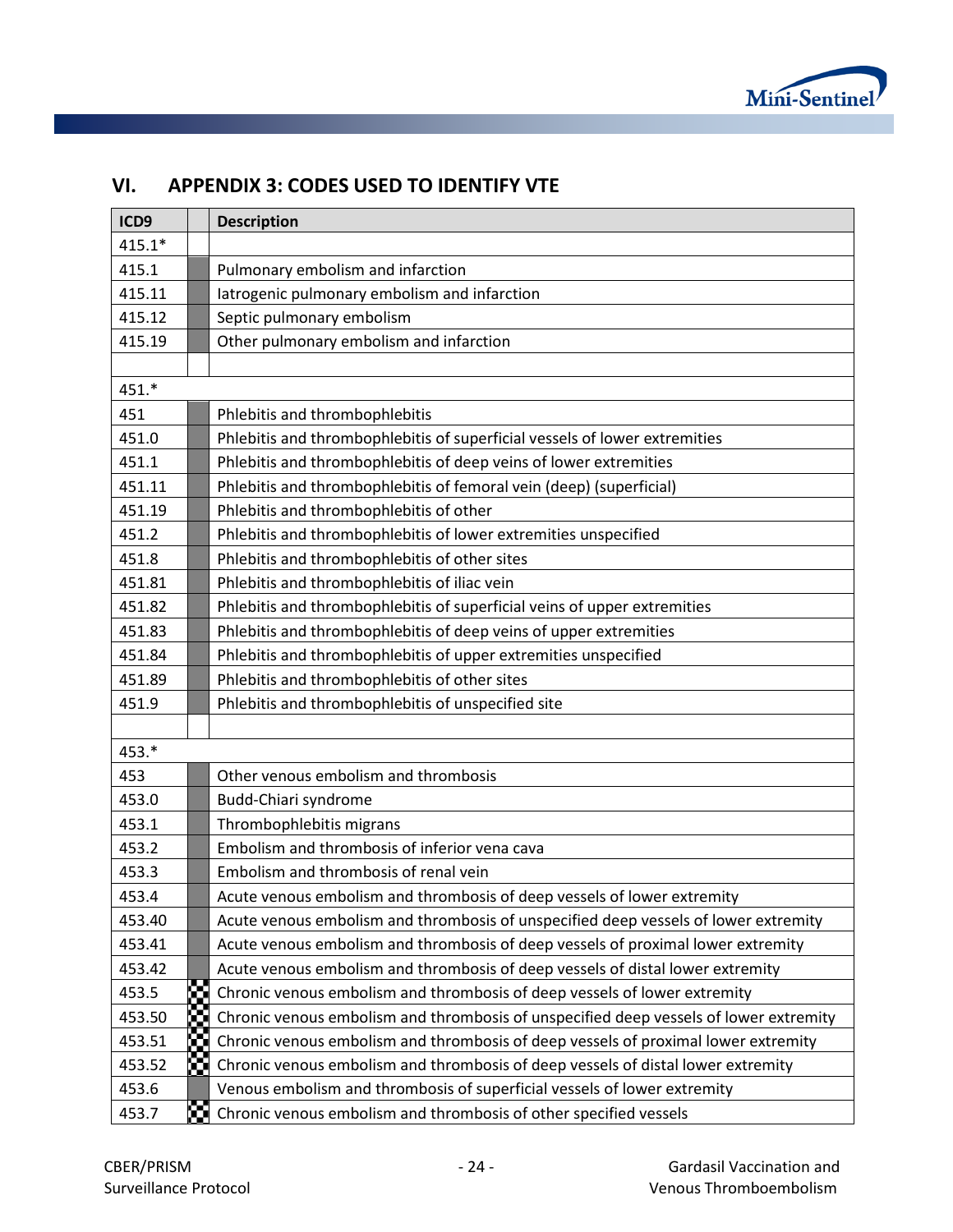

| ICD9   |    | <b>Description</b>                                                             |
|--------|----|--------------------------------------------------------------------------------|
| 453.71 | М  | Chronic venous embolism and thrombosis of superficial veins of upper extremity |
| 453.72 | M  | Chronic venous embolism and thrombosis of deep veins of upper extremity        |
| 453.73 | M  | Chronic venous embolism and thrombosis of upper extremity, unspecified         |
| 453.74 | M  | Chronic venous embolism and thrombosis axillary veins                          |
| 453.75 | W  | Chronic venous embolism and thrombosis of subclavian veins                     |
| 453.76 | 83 | Chronic venous embolism and thrombosis of internal jugular veins               |
| 453.77 | Ø. | Chronic venous embolism and thrombosis of other thoracic veins                 |
| 453.79 | 83 | Chronic venous embolism and thrombosis of other specified veins                |
| 453.8  |    | Acute venous embolism and thrombosis of other specified veins                  |
| 453.81 |    | Acute venous embolism and thrombosis of superficial veins of upper extremity   |
| 453.82 |    | Acute venous embolism and thrombosis of deep veins of upper extremity          |
| 453.83 |    | Acute venous embolism and thrombosis of upper extremity, unspecified           |
| 453.84 |    | Acute venous embolism and thrombosis of axillary veins                         |
| 453.85 |    | Acute venous embolism and thrombosis of subclavian veins                       |
| 453.86 |    | Acute venous embolism and thrombosis of internal jugular veins                 |
| 453.87 |    | Acute venous embolism and thrombosis of other thoracic veins                   |
| 453.89 |    | Acute venous embolism and thrombosis of other specified veins                  |
| 453.9  |    | Embolism and thrombosis of unspecified site                                    |



Acute venous thromboembolism (primary analysis)

Chronic venous thromboembolism (analyzed separately)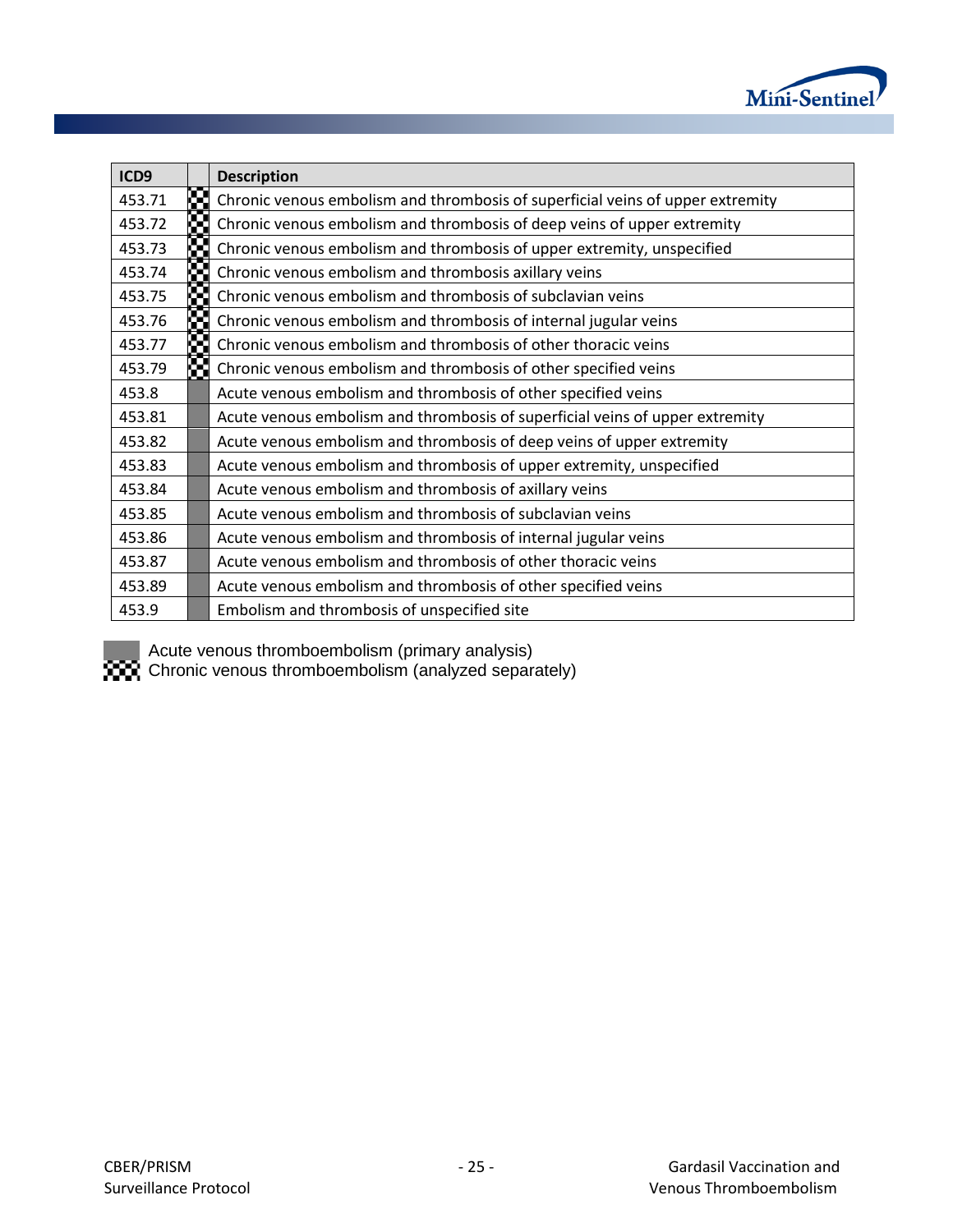

## **VII. REFERENCES**

- 1. Markowitz LE, Dunne EF, Saraiya M, Lawson HW, Chesson H, Unger ER. Quadrivalent Human Papillomavirus Vaccine: Recommendations of the Advisory Committee on Immunization Practices (ACIP). *MMWR Recomm.Rep.* 2007;56(RR-2):1-24.
- 2. Garland SM, Hernandez-Avila M, Wheeler CM, et al. Quadrivalent vaccine against human papillomavirus to prevent anogenital diseases. *N.Engl.J.Med.* 2007;356(19):1928-1943.
- 3. Ault KA. Effect of prophylactic human papillomavirus L1 virus-like-particle vaccine on risk of cervical intraepithelial neoplasia grade 2, grade 3, and adenocarcinoma in situ: a combined analysis of four randomised clinical trials. *Lancet.* 2007;369(9576):1861-1868.
- 4. Slade BA, Leidel L, Vellozzi C, et al. Postlicensure Safety Surveillance for Quadrivalent Human Papillomavirus Recombinant Vaccine. *Jama-Journal of the American Medical Association.*  2009;302(7):750-757.
- 5. Gee J, Naleway A, Shui I, Slade B. Postlicensure Safety Monitoring of Human Papillomavirus Vaccines: Advisory Committee on Immunization Practices Meeting2010.
- 6. Gee J, Naleway A, Shui I, et al. Monitoring the safety of quadrivalent human papillomavirus vaccine: Findings from the Vaccine Safety Datalink. *Vaccine.* 2011;29(46):8279-8284.
- 7. Nguyen M. Gardasil Post-Approval Adverse Event Review Pediatric Advisory Committee Meeting, December 7, 2010. 2010; [http://www.fda.gov/downloads/AdvisoryCommittees/CommitteesMeetingMaterials/PediatricA](http://www.fda.gov/downloads/AdvisoryCommittees/CommitteesMeetingMaterials/PediatricAdvisoryCommittee/UCM235891.pdf) [dvisoryCommittee/UCM235891.pdf.](http://www.fda.gov/downloads/AdvisoryCommittees/CommitteesMeetingMaterials/PediatricAdvisoryCommittee/UCM235891.pdf)
- 8. Andrew M, David M, Adams M, et al. Venous thromboembolic complications (VTE) in children: first analyses of the Canadian Registry of VTE. *Blood.* 1994;83(5):1251-1257.
- 9. van Ommen CH, Heijboer H, Buller HR, Hirasing RA, Heijmans HS, Peters M. Venous thromboembolism in childhood: a prospective two-year registry in The Netherlands. *J.Pediatr.*  2001;139(5):676-681.
- 10. Stein PD, Kayali F, Olson RE. Incidence of venous thromboembolism in infants and children: Data from the National Hospital Discharge Survey. *Journal of Pediatrics.* 2004;145(4):563-565.
- 11. Trampus-Bakija A. Pediatric thrombosis. *Clin.Chem.Lab Med.* 2010;48 Suppl 1:S97-S104.
- 12. Parasuraman S, Goldhaber SZ. Venous thromboembolism in children. *Circulation.*  2006;113(2):E12-E16.
- 13. Vandenbroucke JP, Rosing J, Bloemenkamp KWM, et al. Oral contraceptives and the risk of venous thrombosis. *New England Journal of Medicine.* 2001;344(20):1527-1535.
- 14. Vlieg AV, Helmerhorst FM, Vandenbroucke JP, Doggen CJM, Rosendaal FR. The venous thrombotic risk of oral contraceptives, effects of oestrogen dose and progestogen type: results of the MEGA case-control study. *British Medical Journal.* 2009;339.
- 15. Trenor CC, III, Chung RJ, Michelson AD, et al. Hormonal contraception and thrombotic risk: a multidisciplinary approach. *Pediatrics.* 2011;127(2):347-357.
- 16. Lidegaard O, Lokkegaard E, Svendsen AL, Agger C. Hormonal contraception and risk of venous thromboembolism: national follow-up study. *British Medical Journal.* 2009;339.
- 17. US Food and Drug Administration. FDA Drug Safety Communication: Safety review update on the possible increased risk of blood clots with birth control pills containing drospirenone. 2011. [http://www.fda.gov/Drugs/DrugSafety/ucm273021.htm.](http://www.fda.gov/Drugs/DrugSafety/ucm273021.htm)
- 18. Jick SS, Hernandez RK. Risk of non-fatal venous thromboembolism in women using oral contraceptives containing drospirenone compared with women using oral contraceptives